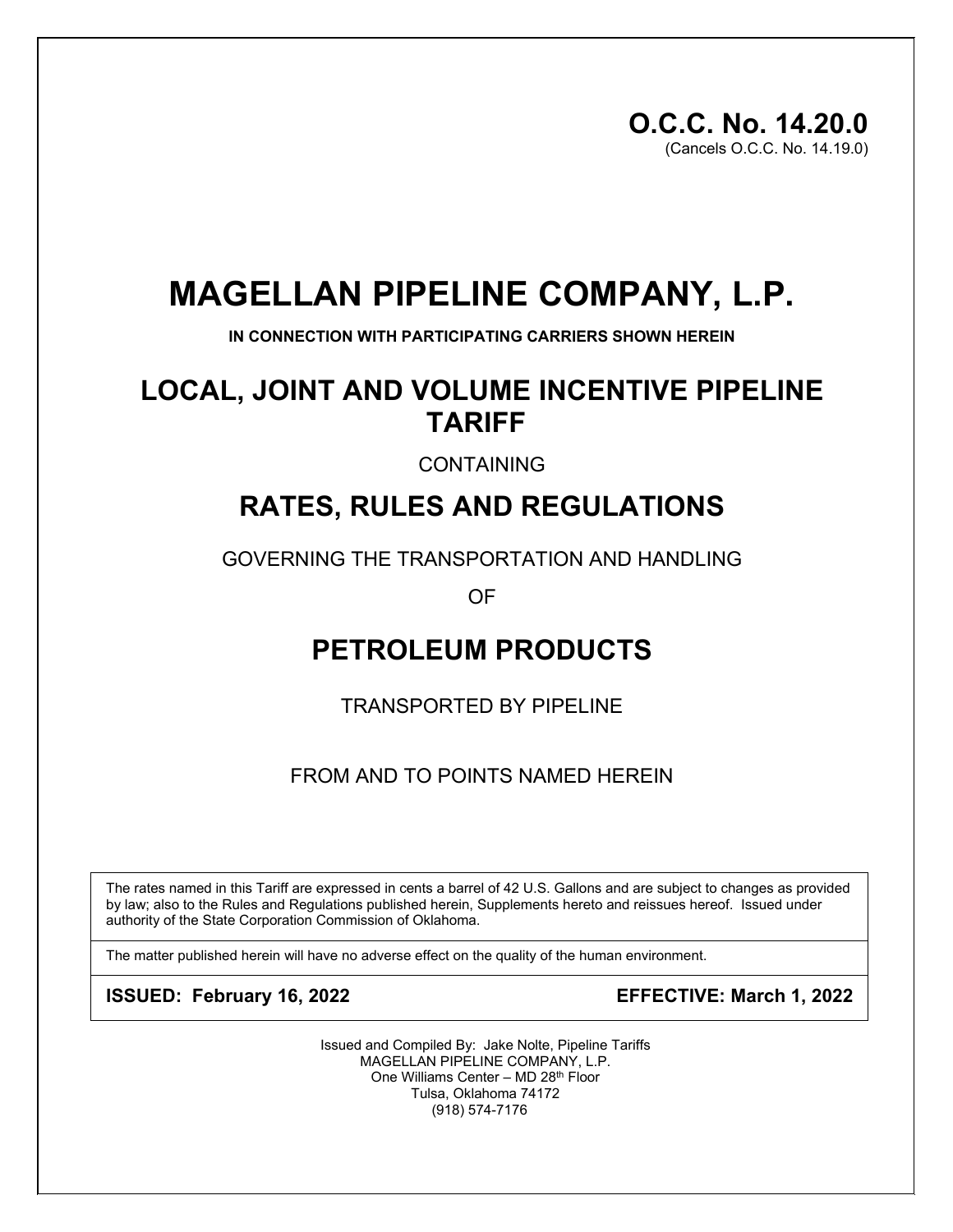## **FORMAT OF TARIFF**

For information only. The application of this tariff is governed by the rules, regulations, terms, and conditions set forth elsewhere herein and not by this "Format".

This tariff is divided into four basic parts. The first of these consists of preliminary matter including an alphabetical table of contents, an alphabetical list of Origin points, and an alphabetical list of Destinations.

The second basic part of the tariff is **SECTION NO. 1, GENERAL RULES AND REGULATIONS**, which contains all generally applicable rules and regulations. Section No. 1 is further subdivided as follows:

## **Tariff Reissue and Supplementation**

This subsection explains methods of supplementing, canceling, or reissuing tariff matter. It is exceedingly important that all effective supplements to this tariff be referred to for correct interpretation of the tariff.

## **Commodity Description and Measurement**

This subsection describes commodities to be transported together with methods of measurement defined.

#### **Pre-shipment Requirements and Procedures**

This subsection sets forth requirements and procedures of which knowledge is essential prior to tendering Petroleum Products for shipment.

#### **Transportation Services and Related Requirements**

This subsection describes the line haul services provided by the Carriers.

#### **Terminaling Services and Related Requirements**

This subsection describes the various terminal services which the Carriers perform and the charges therefore, if any.

#### **Special and Ancillary Services and Related Requirements**

This subsection describes all special or ancillary services offered by the Carriers and the charges therefore, if any.

#### **Liability and Claim Settlement**

The final subsection of Section No. 1 contains items, which set forth Carriers' limits of liability and time requirements for filing claims, and suits to satisfy legal requirements.

The third basic part of the tariff is **SECTION NO. 2, LOCAL, JOINT AND VOLUME INCENTIVE RATES**, which catalogs all rates from applicable Origins to all applicable Destinations. On the whole, no distinction is made between local rates, that is, those movements which are transported exclusively on the lines of MPL, and joint rates, those in which the lines of two or more Carriers are involved.

Particular note should be made of the application of the rate items for differing Petroleum Products as outlined (a) by various reference marks and (b) at the beginning of Section No. 2.

Section No. 2 also contains the Rates, Rules and Regulations, which apply to the Volume Incentive Program.

The last basic section of the tariff is **SECTION NO. 3**, which contains an explanation of abbreviations and reference marks found throughout the tariff and routing instructions.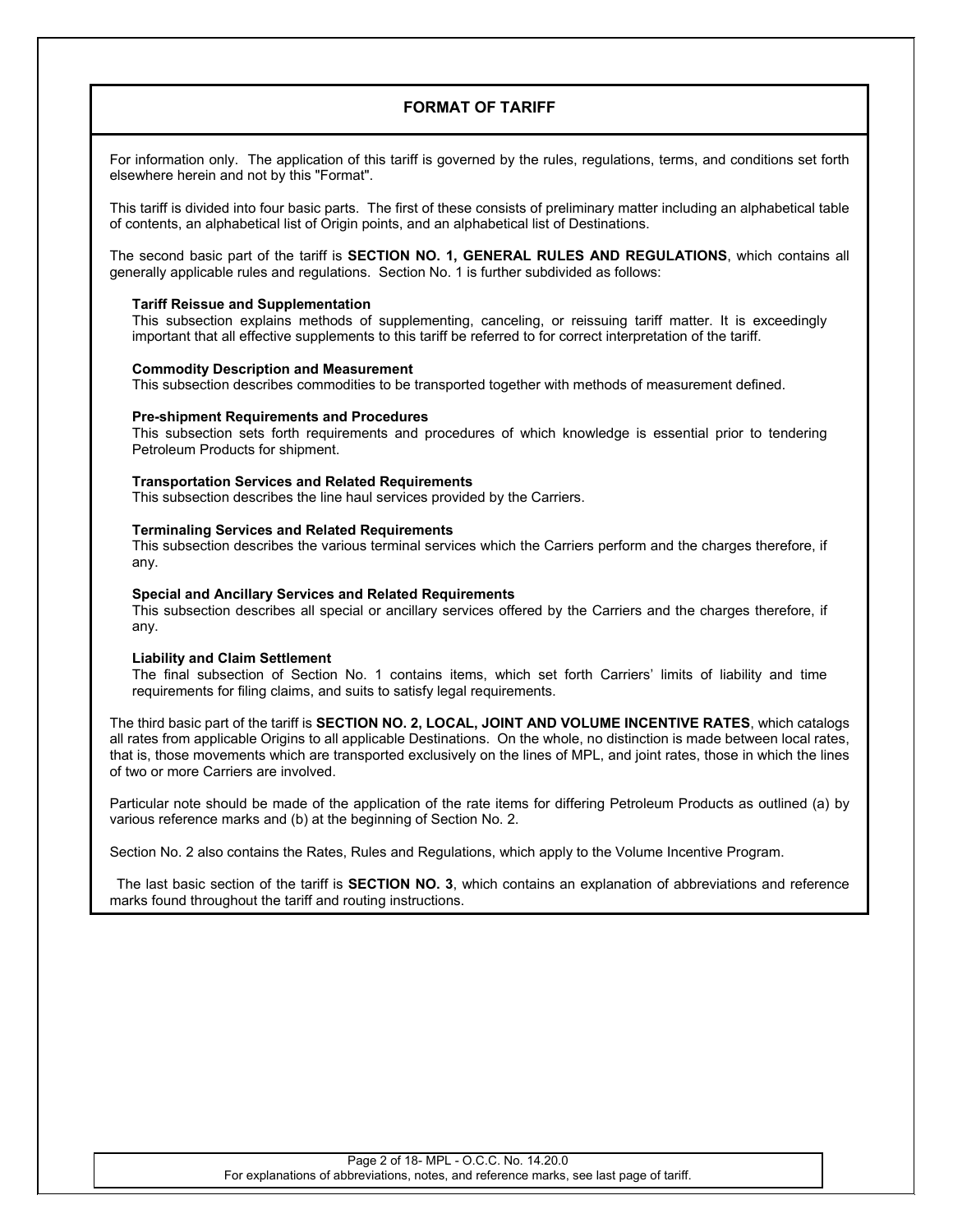| <b>TABLE OF CONTENTS</b>                             |                 |           |  |
|------------------------------------------------------|-----------------|-----------|--|
| <b>SUBJECT</b>                                       | <b>ITEM NO.</b> | PAGE NO.  |  |
| Abbreviations, Explanation of                        |                 | 18        |  |
| Acceptance Free from Liens and Charges               | 55              | 6         |  |
| Application of Rates From or To Intermediate Points  | 105             | 9         |  |
| Application of Tariff, General                       |                 | 4         |  |
| Claims: Time for Filing                              | 165             | 11        |  |
| Commodity                                            | 35              | 5         |  |
| <b>Communication Facilities</b>                      | 150             | 10        |  |
| <b>Corrosion Inhibitors</b>                          | 60              | 6         |  |
| Definitions                                          | $\overline{a}$  | 4         |  |
| Delivery to Destination                              | 125             | 10        |  |
| Demurrage Charges                                    | 135             | 10        |  |
| Duty of Carrier                                      | 155             | 11        |  |
| Facilities Required at Origin and Destination        | 65              | 6         |  |
| <b>Filtration and Special Testing Service</b>        | 120             | 9         |  |
| <b>Format of Tariff</b>                              | $\overline{a}$  | 2         |  |
| High RVP Unleaded Gasoline                           | 142             | 10        |  |
| Identity of Shipment                                 | 110             | 9         |  |
| Interchange Points                                   |                 | 18        |  |
| <b>Liability of Carrier</b>                          | 160             | 11        |  |
| Local and Joint Rates Section                        | $206 - 225$     | 12        |  |
| Method of Canceling Items                            | 5               | 4         |  |
| Method of Denoting Reissued Matter in Supplements    | 10              | 5         |  |
| Minimum Consignment                                  | 95              | $8-9$     |  |
| Minimum Shipment                                     | 90              | 8         |  |
| Minimum Delivery From Carrier's Terminal Facilities  | 130             | 10        |  |
| <b>Participating Carriers</b>                        | --              | 18        |  |
| Payment of Transportation and Other Charges          | 70              | 7         |  |
| Petroleum Products Defined                           | 20              | 5         |  |
| Pipeage Contracts Required                           | 85              | 8         |  |
| <b>Products Acceptance Specifications</b>            | 25              | 5         |  |
| <b>Proration of Pipeline Capacity</b>                | 50              | 6         |  |
| Pump Over Charge                                     | 245             | 12        |  |
| Reconsignment                                        | 100             | 9         |  |
| Reference to Items, Notes, Rules, etc.               | 15              | 5         |  |
| Reference Marks, Explanation of                      | --              | 18        |  |
| Routing Instructions                                 | --              | 18        |  |
| <b>Scheduling of Shipments</b>                       | 45              | 6         |  |
| <b>Special Handling Services</b>                     | 140             | 10        |  |
| Spill Compensation Acts and Regulations, Charges for | 145             | 10        |  |
| Tax Registration                                     | 80              | 8         |  |
| Terminaling Services, MPL Co.                        | 115             | 9         |  |
| <b>Testing and Measuring</b>                         | 40              | 5         |  |
| Ten-Year Incentive Program and Rates                 | 265 - 266       | 15-17     |  |
| Two-Year Incentive Program and Rates                 | 240 - 241       | $13 - 14$ |  |
| Volume Corrections and Tender Deductions             | 30              | 5         |  |
| Withdrawals From Carrier's Terminal Facilities       | 75              | $7 - 8$   |  |

Г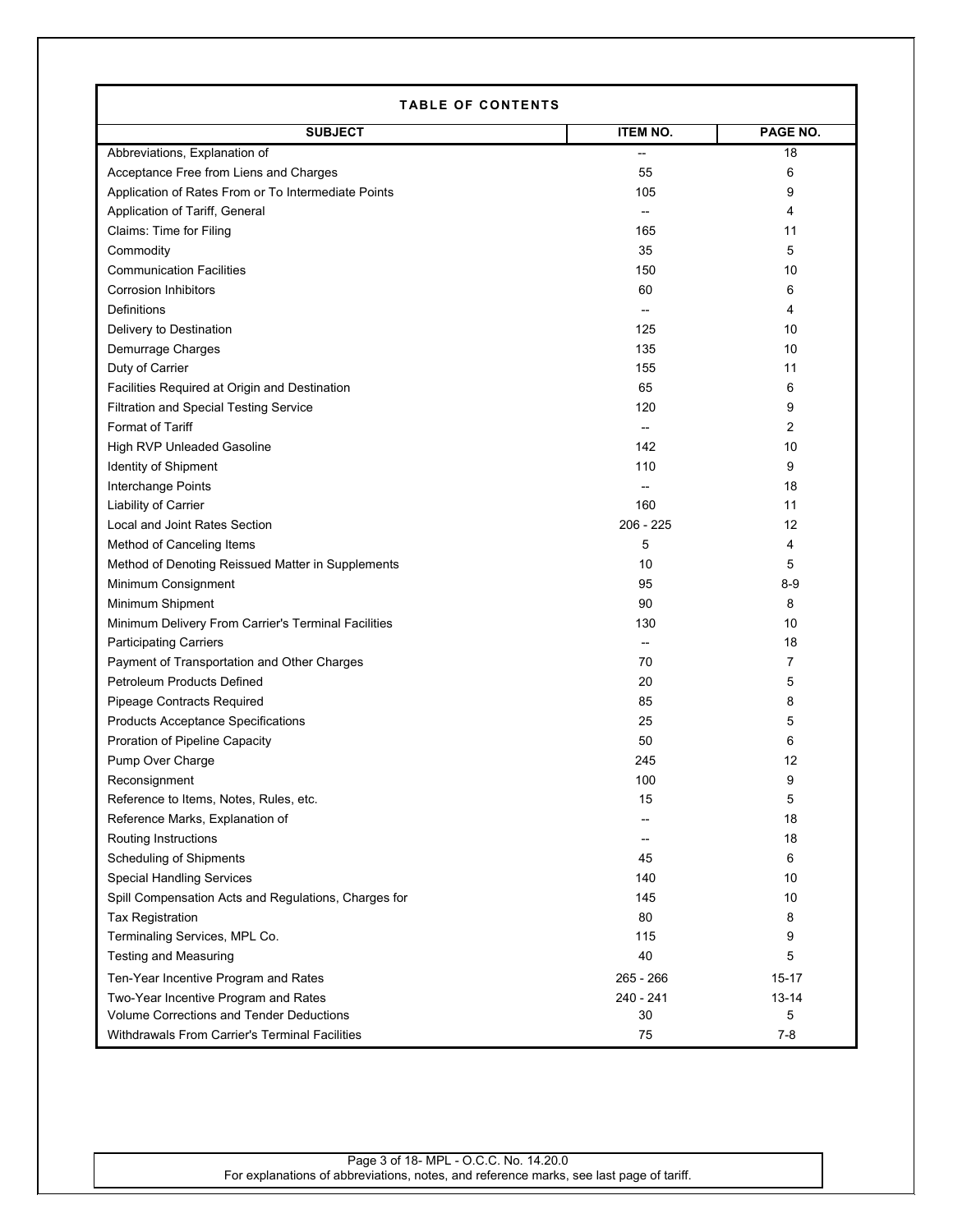# **SECTION NO. 1 - GENERAL RULES AND REGULATIONS**

## **GENERAL APPLICATION OF TARIFF**

Petroleum Products will be transported, terminated and/or handled through Carrier's facilities only as provided for in these rules and regulations.

## **DEFINITIONS**

**"ATLAS"** means Automated Transportation Logistics Activity System. **ATLAS** is a computerized information system to which all Shippers have access upon request. **ATLAS** enables Shippers to nominate and release product and to monitor and coordinate the movement of Petroleum Products while on Carrier's system.

**"Barrel**" as used herein shall consist of forty-two (42) United States gallons at sixty (60) degrees Fahrenheit.

**"Carrier**" means and refers to Magellan Pipeline Company, L.P. and other Carriers participating herein.

**"Consignee"** means and refers to the party having ownership of product transferred to them.

**"Consignor"** means the party, which tendered Petroleum Products to Carrier.

**"Destination**" means the facility at which Carrier delivers Petroleum Products out of Carrier's pipeline.

**"Inventory Owner**" means and refers to the party, either Shipper or Consignee, holding title to product(s) in Carrier's facilities.

**"Minimum Allocation**" means the minimum level of Open Stock Petroleum Product inventory required in order for an Inventory Owner to maintain active withdrawal privileges at Carrier's terminal facilities.

**"Open Stock Petroleum Product**" means the commodity grades of Petroleum Products, as defined by Item 20 that the Carrier transports under Open Stock Status.

**"Open Stock Status"** means that a Shipper may withdraw at a Carrier Destination the same quantity of the Petroleum Product which Carrier is receiving at a Carrier Origin from Shipper on the same day if both Shipper's and Carrier's inventories are sufficient as stated in Item 75.

**"Origin"** means the facility of Carrier at which Carrier receives Petroleum Products into Carrier's pipeline.

**"Origin Release"** means the written commitment of a Consignor to schedule a batch of Petroleum Products into Carrier's facilities.

**"Petroleum Products**" means the commodities more specifically defined in Item 20 and meeting the specifications referenced in Item 25.

**"Shipment Request"** represents a commitment by an established Shipper to receive Petroleum Product from an Origin point into the Carrier's system.

**"Shipper"** means the party who contracts with the Carrier for transportation and/or terminaling of Petroleum Products pursuant to the terms of this tariff.

**"Tender"** means an offer by a Shipper to a Carrier of a stated quantity of Petroleum Products from a specified Origin or Origins to a specified Destination or Destinations pursuant to the terms of this tariff.

**"Transit Time**" means the time a shipment would take to move from Origin to Destination.

## **TARIFF REISSUE AND SUPPLEMENTATION**

#### **ITEM 5 - METHOD OF CANCELING ITEMS**

As this tariff is supplemented, numbered items with letter suffixes cancel corresponding numbered items in the original tariff or in a supplement. Letter suffixes will be used in alphabetical sequence starting with A.

EXAMPLE - Item 60-A cancels Item 60; and Item 90-B cancels 90-A in a prior supplement, which, in turn, cancels Item 90.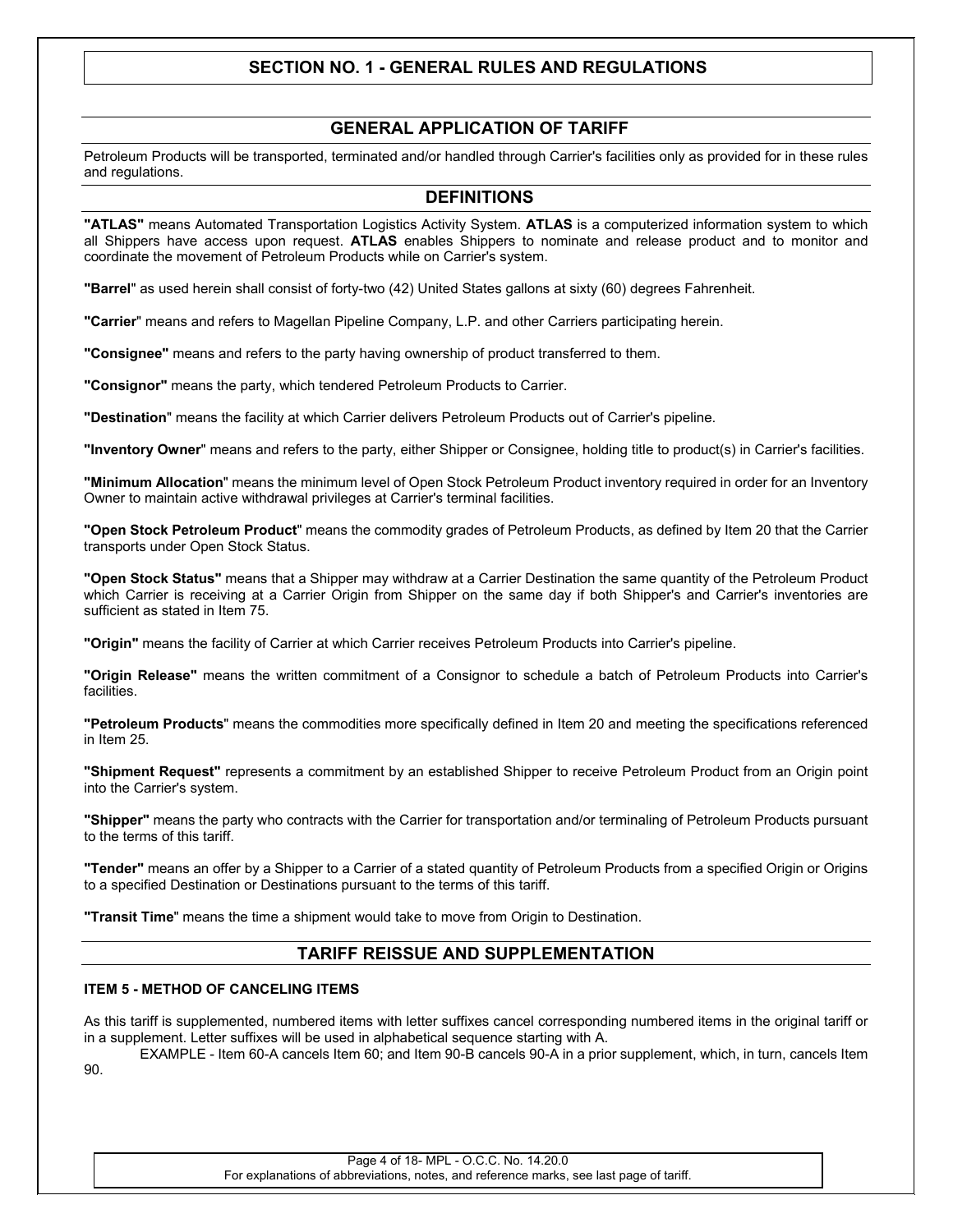## **ITEM 10 - METHOD OF DENOTING REISSUED MATTER IN SUPPLEMENTS**

Matter brought forward without change from one supplement to another will be designated as "Reissued" by a reference mark in the form of a square enclosing a number, the number being that of the supplement in which the reissued matter first appeared in its currently effective form. To determine the supplement's original effective date, refer to the explanation of reference marks in the supplement. For further details, consult the supplement in which the reissued matter first became effective.

## **ITEM 15 - REFERENCE TO ITEMS, NOTES, RULES, ETC.**

When reference is made in this tariff, and supplements hereof, to items, notes, rules, etc., such references are continuous and include supplements to and successive reissues of such items, notes, rules, etc.

## **COMMODITY DESCRIPTION AND MEASUREMENT**

## **ITEM 20 - PETROLEUM PRODUCTS DEFINED**

Where the term "Petroleum Products" is used herein, the same refers to:

JET FUELS - COMMERCIAL GASOLINE FEEDSTOCK

DIESEL FUEL DISTILLATES UNLEADED GASOLINES

## **ITEM 25 - PRODUCTS ACCEPTANCE SPECIFICATIONS**

Petroleum Products shall be accepted for transportation only when such Petroleum Products meet all required specifications as uniformly established by Carrier. All of the required specifications for Petroleum Products shall be issued from time to time in the manner and to the extent appropriate to facilitate the efficient and economical use and operation of the Carrier's facilities and to reasonably accommodate Shipper's needs for transportation.

## **ITEM 30 - VOLUME CORRECTIONS AND TENDER DEDUCTIONS**

SECTION A. In measuring the quantity of Petroleum Products received and delivered, correction shall be made from volume at actual or observed temperature to volume at sixty (60) degrees Fahrenheit.

SECTION B. A tender deduction of one-twentieth (1/20) of one (1) percent by volume will be made on the quantity of Petroleum Products accepted for transportation. Carrier will only be accountable for delivery of that quantity of Petroleum Products accepted for transportation after the tender deduction.

SECTION C. Product downgrades associated with handling multiple grades of distillate products that have varied sulfur levels will be allocated to shippers.

# **PRESHIPMENT REQUIREMENTS AND PROCEDURES**

## **ITEM 35 – COMMODITY**

Carrier is engaged exclusively in the transportation of Petroleum Products specified and described in Item 20 and therefore will not accept any other commodities for transportation. No petroleum products will be received for transportation except good merchantable petroleum products of substantially the same kind and quality as that being currently transported through the same facilities for other Shippers. Consignor and Shipper warrant to Carrier that any petroleum products tendered to Carrier conform with the specifications for such products and are merchantable. Petroleum products of substantially different grade or quality will be transported only in such quantities and upon such terms and conditions as Carrier and Shipper may agree.

## **ITEM 40 - TESTING AND MEASURING**

Petroleum products shall be accepted for transportation only when such products meet all required specifications as uniformly established by Carrier found at the public website [www.magellanlp.com/WhatWeDo/ProductSpecs.aspx](http://www.magellanlp.com/WhatWeDo/ProductSpecs.asp) or upon request. Demonstration of conformance with the product specifications shall be made through the submission of a Certificate of Analysis that accurately represents the product characteristics. Accuracy of the Certificate of Analysis is the sole responsibility of the party who establishes the Origin Release. Costs associated with handling, distribution, and disposal of products that enter the system that do not meet the product specifications shall be borne entirely by the party who establishes the Origin Release.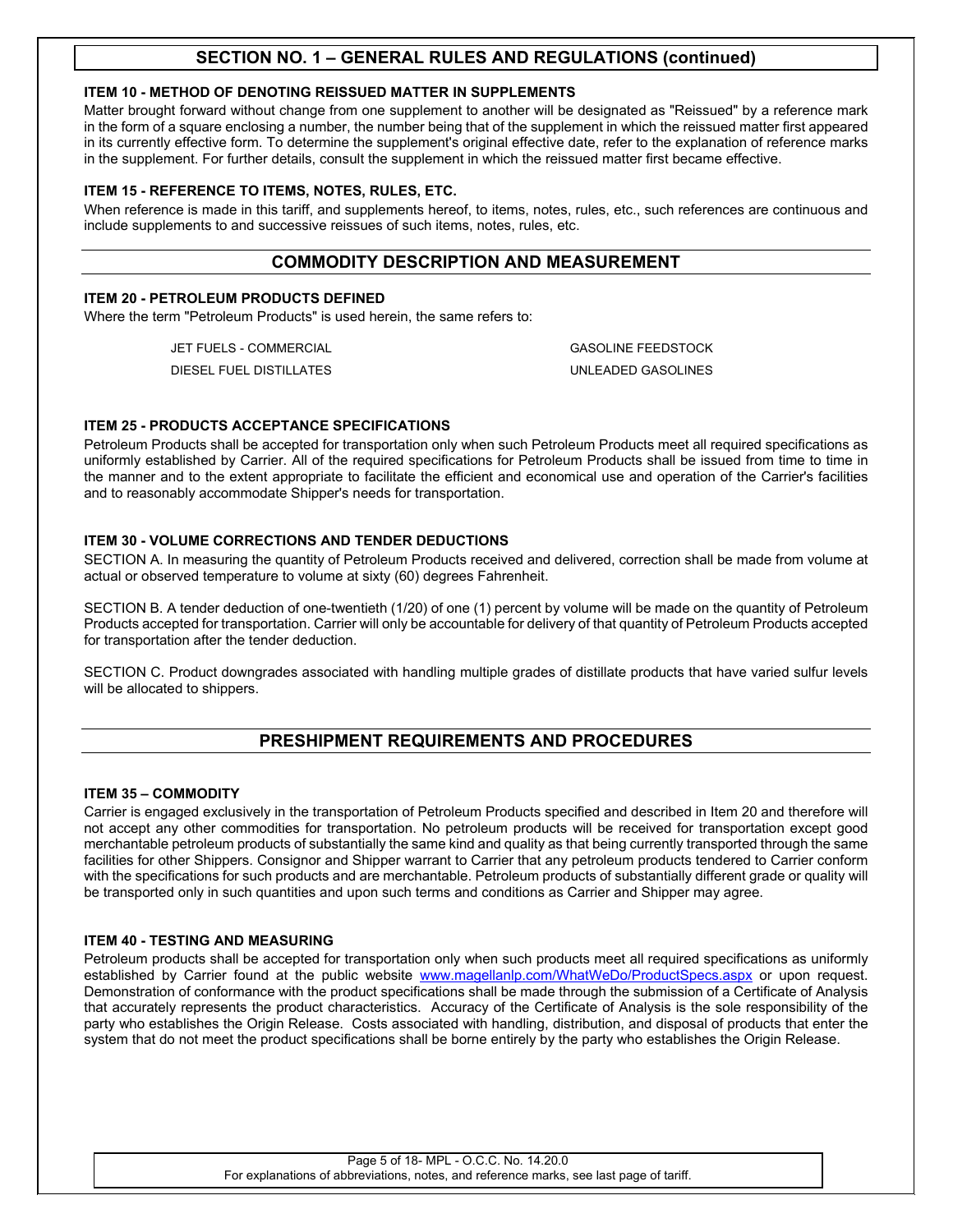## **ITEM 45 - SCHEDULING OF SHIPMENTS**

Petroleum Products shall be accepted for transportation at such time as Petroleum Products of the same specifications are currently being transported from point of Origin to a Destination or Destinations in accordance with schedules of shipments and consignments to be issued from time to time to each Consignor by the Carrier. Such schedules may be modified from time to time in the manner and to the extent reasonably desirable to facilitate the efficient and economical use and operation of the Carrier's facilities and to reasonably accommodate Consignor's needs for transportation. Shippers can distribute shipments to MPL Destinations by designating specific locations or by selecting automatic shipment distribution. Automatic shipment distribution is the distribution of Shippers' volumes on a system-wide basis to even out the day's supply based on historical weighted average loadings to all valid locations where the Shipper conducts business. Shippers may specify Destinations by Origin and Grade for automatic shipment distribution. Shippers may elect to utilize Carrier's "ATLAS" system to schedule shipments. Origin Releases and Shipment Requests should be completed fourteen (14) days before the scheduled entry date of product into Carrier's facilities. If an Origin Release or Shipment Request is not timely submitted, Carrier will handle in a manner to facilitate the efficient, economic use and operation of the Carrier's facilities and to reasonably accommodate Consignor's needs for transportation of product. MPL will provide a pump date for a completed nomination a minimum of seven (7) days prior to the release date.

## **ITEM 50 - PRORATION OF PIPELINE CAPACITY**

When the total volume of the various commodities offered for shipment on Carrier's facilities, in accordance with the procedures for scheduling of shipments, is greater than can be transported within the period covered by such schedules, then commodities offered by each Shipper, including any new Shipper, for transportation will be transported in such quantities and at such times, to the limit of Carrier's normal operating capacity, so as to avoid unjust discrimination or undue preference among Shippers and to fulfill requirements of governmental agencies.

System-wide pipeline operating capacity, as determined by Carrier will be allocated based on Inventory Owner's historical loadings at Carrier's facilities. An Inventory Owner's maximum inventory balance will be controlled using an allocation method, which will be based on the moving average of the Inventory Owner's daily rack deliveries for each Petroleum Product covering thirty (30) days.

A new Shipper [i.e., a Shipper without a loading history over the preceding twelve (12) months] shall be allocated capacity sufficient to permit a minimum shipment as defined in Item 90. All subsequent allocations of capacity shall be based on the loading history developed by the Shipper after Transit Time has elapsed in accordance with the inventory controls provisions of Item 75.

## **ITEM 55 - ACCEPTANCE FREE FROM LIENS AND CHARGES**

The Carrier shall have the right to reject any Petroleum Products when tendered for shipment which may be involved in litigation, the title of which may be in dispute, or which may be encumbered by lien or charge of any kind. Further, Carrier will require of the Shipper proof of his perfect and unencumbered title or a satisfactory indemnity bond.

## **ITEM 60 - CORROSION INHIBITORS**

Consignor may be required to inject oil-soluble corrosion inhibitor, approved by Carrier, in the Petroleum Products to be transported.

## **ITEM 65 - FACILITIES REQUIRED AT ORIGIN AND DESTINATION**

**SECTION A**. The Carrier will not provide storage facilities at points of Origin. Carrier will not provide storage or loading facilities at Destinations designated with an ‡. Petroleum Products will be accepted for transportation only when Consignor has provided equipment and facilities satisfactory to the Carrier and when Consignor or Consignee has ascertained from the Carrier or has furnished evidence satisfactory to the Carrier that there are adequate facilities at Destination, which are available for receipt of the shipment as it arrives without delay.

**SECTION B.** In the event Consignor or Consignee fails to provide adequate facilities at the Destination for receipt as provided in Section A hereof, Carrier shall have the right, on 24 hours notice, to divert or reconsign, subject to the rates, rules and regulations applicable from point of Origin to actual final Destination, or make whatever arrangements for disposition as are deemed appropriate to clear the Carrier's facilities, including the right of private sale for the best price reasonably obtainable. The Carrier may be a purchaser at such sale. Out of the proceeds of said sale, the Carrier shall pay itself all transportation and other applicable lawful charges and necessary expenses of the sale, and the expense of caring for and maintaining the Petroleum Products until disposed of; and the balance shall be held for whosoever may be lawfully entitled thereto.

#### Page 6 of 18- MPL - O.C.C. No. 14.20.0 For explanations of abbreviations, notes, and reference marks, see last page of tariff.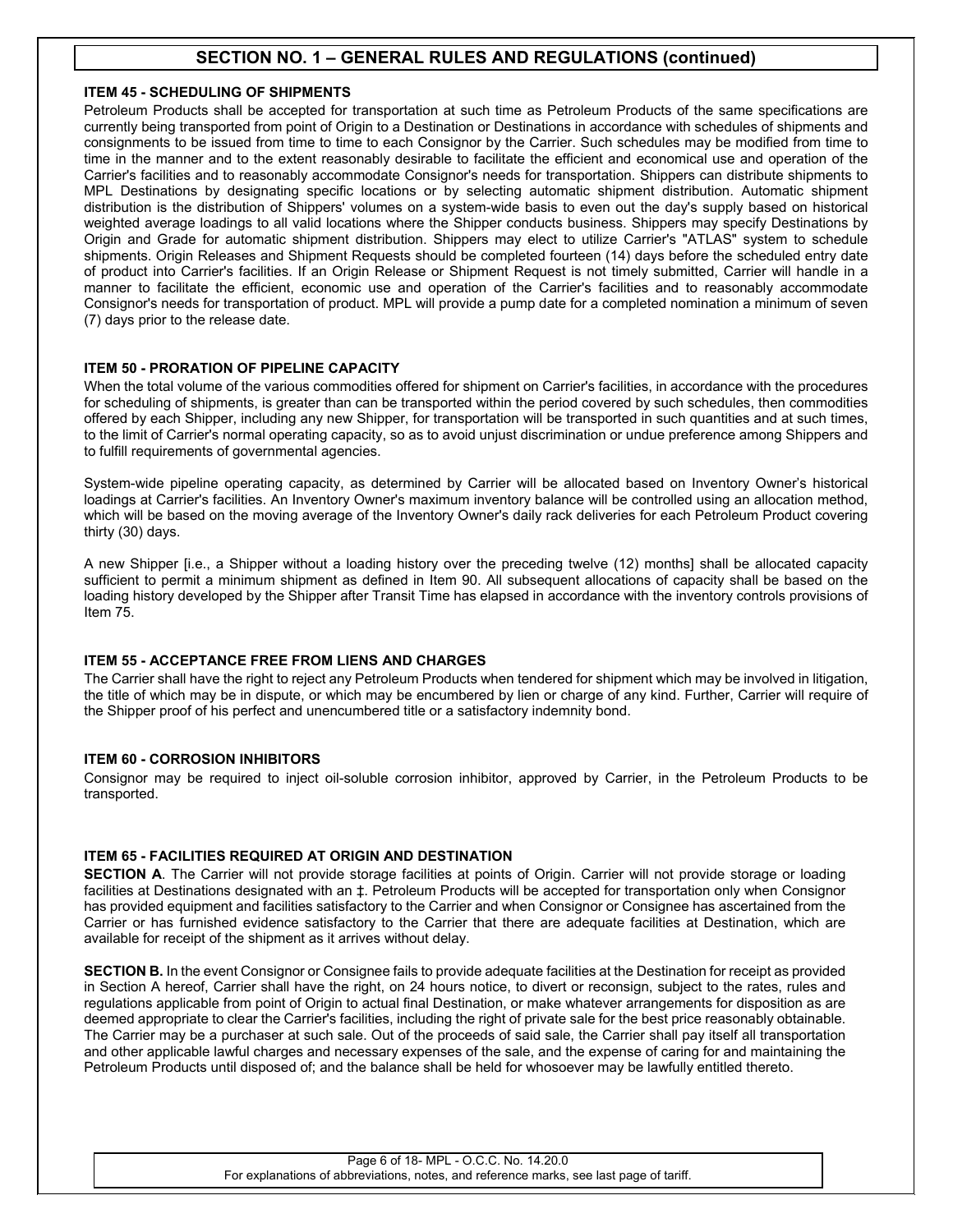## **ITEM 70 - PAYMENT OF TRANSPORTATION AND OTHER CHARGES**

The transportation and all other applicable lawful charges, except demurrage charges, accruing on Petroleum Products accepted for transportation shall be paid before release of Petroleum Products from the custody of Carrier. If required by Carrier, Shipper shall either prepay all such charges or furnish guaranty of payment satisfactory to Carrier. Petroleum Products accepted for transportation shall be subject to a carrier's lien, as provided by Article 7 of 12A Okla. Stat. (as such article may be amended from time to time), for all applicable, lawful charges.

If such charges are not paid by the due date stated on the invoice, the balance due on the entire past due balance (including principal and accumulated but unpaid finance charges) shall bear interest from that due date until paid in full at the rate equal to the lesser of one hundred twenty-five percent (125%) of the prime rate of interest charged by Citibank N.A., New York, New York as of the due date or the maximum finance charge rate allowed by law.

In addition to all other liens, statutory or otherwise, to which Carrier is entitled, and unless the following grant is expressly prohibited by the terms of one or more security agreements or credit agreements creating prior, perfected security interests in the hereinafter-defined Collateral, Shipper hereby grants to Carrier a first priority, continuous and continuing security interest in all of the following, whether now or hereafter existing or acquired, as collateral for the prompt and complete payment and performance of Shipper's Obligations (as defined below): (a) All Petroleum Products accepted by Carrier for transportation, terminaling, storage, or otherwise; (b) all other property of Shipper now in the possession of and at any time and from time to time hereafter delivered to Carrier or its agents; (c) all of Shipper's pre-payments, deposits, balances, and credits with, and any of its claims against, Carrier, at any time existing; and (d) all products and proceeds of any of the foregoing property in any form. The property described or referred to in subsections (a) through (c) above is collectively referred to as the "Collateral." This grant secures the following (collectively the "Obligations"): (a) all antecedent, current and future transportation, storage, terminaling, special, ancillary and other lawful charges arising under or related to this tariff or the contracts entered into in connection with this tariff; (b) the repayment of any amounts that Carrier may advance or spend for the maintenance, storage or preservation of the Collateral; (c) all amounts owed under any modifications, renewals or extensions of any of the foregoing obligations; and (d) all other amounts now or in the future owed by Shipper to Carrier, whether or not of the same kind or class as the other obligations owed by Shipper to Carrier. Shipper authorizes Carrier to file such financing statements or other documents necessary to perfect and maintain the security interest herein granted.

Upon a default by the Shipper under this tariff or the contracts entered into in connection with this tariff, Carrier may, without further notice, setoff (including by set off, offset, recoupment, combination of accounts, deduction, retention, counterclaim, or withholding across or within each or all of such tariff and contracts, collectively "Setoff") (a) any amounts owed by Carrier to the Shipper under any other agreements, instruments or undertakings between the Shipper and Carrier against (b) any amounts owed by the Shipper to Carrier under any other agreements, instruments or undertakings between the Shipper and Carrier. Carrier shall give the Shipper notice of any Setoff pursuant to this paragraph, as soon as practicable thereafter, provided that failure to give such notice shall not affect the validity of the Setoff.

This item shall be construed in accordance with and governed by the laws of the State of Oklahoma (including without limitation the Uniform Commercial Code, 12A Okla. Stat. § 1-101 et seq., as it may be amended from time to time), without regard to any choice of law rules which may direct the application of the laws of any other jurisdiction.

## **ITEM 75 - WITHDRAWALS FROM CARRIER'S TERMINAL FACILITIES**

If a Consignor ships and consigns to Destinations where the Carrier provides terminal facilities in accordance with the schedules of shipments furnished by the Carrier, Carrier may permit the Consignee to withdraw such consignments from Carrier's terminal beginning at any time after the acceptance of the shipment for transportation. In order for the Inventory Owner to immediately withdraw its inventory of Open Stock Petroleum Products, the Inventory Owner must maintain a minimum inventory balance, herein referred to as a Minimum Allocation. An Inventory Owner's Minimum Allocation is calculated by applying the Inventory Owner's percentage of overall demand from all Carrier's terminals for a specific Open Stock Petroleum Product against Carrier's system inventory required to maintain Open Stock Status for such Open Stock Petroleum Product. In no event will the calculation of an individual Inventory Owner's Minimum Allocation be less than the minimum inventory levels for each Open Stock Petroleum Product established by the Carrier for all Inventory Owners which are actively utilizing the Carrier's terminal facilities. Consignments in Carrier's system, which fulfill an Inventory Owner's Minimum Allocation, will be charged an initial transportation rate of **[D]** 163.47 cents per barrel. An Inventory Owner's Minimum Allocation requirement will be updated on the first (1st) day of every month based on the immediately preceding thirty (30) day period during which Open Stock Petroleum Product withdrawal privileges were in effect. Inventory Owners have until midnight of the seventh (7th) calendar day of every month to satisfy their Minimum Allocation obligation.

New Inventory Owners will be required to submit a loading forecast, which will be used to calculate an initial Minimum Allocation for each Open Stock Petroleum Product. A new Inventory Owner's withdrawals will be monitored during the first (1st) month and the associated Minimum Allocation may be adjusted by the Carrier, if necessary.

#### Page 7 of 18- MPL - O.C.C. No. 14.20.0 For explanations of abbreviations, notes, and reference marks, see last page of tariff.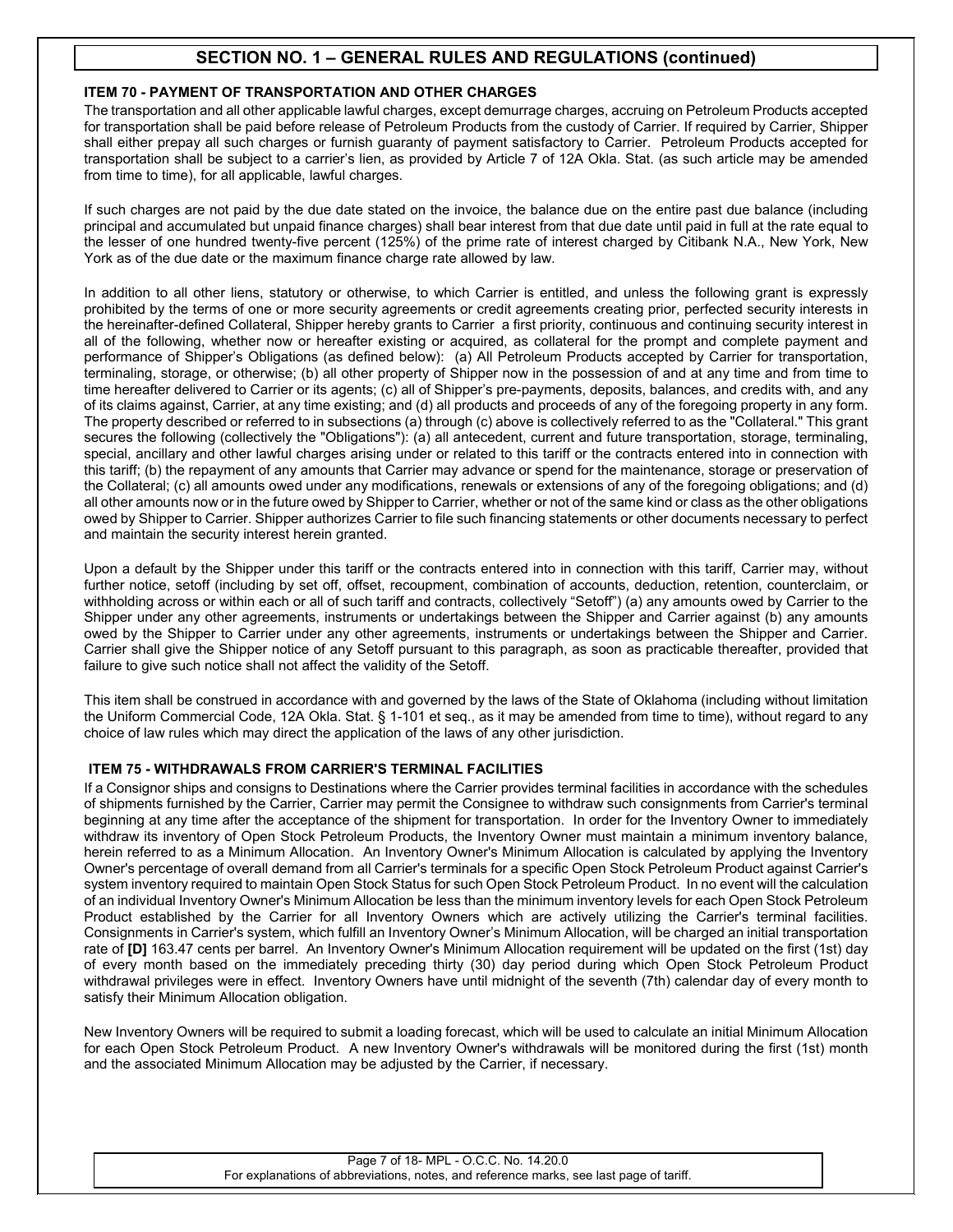## **ITEM 75 - WITHDRAWALS FROM CARRIER'S TERMINAL FACILITIES (continued)**

An Inventory Owner with an inventory balance less than its Minimum Allocation will be deemed inactive for a period of six (6) consecutive, full calendar months thereafter (the "Inactive Period") and will not without Carrier's express approval, be allowed to withdraw Open Stock Petroleum Product from Carrier's terminal facilities during the Inactive Period or afterward until the first (1st) day of the month following the month during which the Inventory Owner has provided sufficient inventory to meet its Minimum Allocation which was in effect immediately prior to the suspension of its withdrawal privileges. If an Inventory Owner thereafter fails or refuses to ship in accordance with the schedule of shipments furnished by the Carrier or fails to maintain its Minimum Allocation, Carrier may suspend, until further notice, Open Stock Status for such Inventory Owner.

Subject to Items 70 and 160, Minimum Allocation may be withdrawn from the system coincidental with the monthly adjustment to all Inventory Owners' Minimum Allocations after the seventh (7th) calendar day of the month following the month in which Carrier receives written notification of Inventory Owner's intent to discontinue shipments under this Item.

Subject to Items 70 and 160, Minimum Allocation may be withdrawn from the system coincidental with the monthly adjustment to all Inventory Owners' Minimum Allocations after the seventh  $(7<sup>th</sup>)$  calendar day of the month following the month in which Carrier receives written notification of Inventory Owner's intent to discontinue shipments under this Item.

Withdrawals of Non-Open Stock Petroleum Products from Carrier's terminal facilities will be permitted after the shipment has sustained its associated Transit Time from the shipment's Origin to Destination. In addition, Carrier may require Inventory Owner to maintain minimum inventory on Non-Open Stock products.

Inventory Owners shall be permitted to withdraw Petroleum Products at Carrier's terminals only if positive inventory is maintained at that location, regardless of the Inventory Owner's system-wide status. If an Inventory Owner's balance at a location reaches zero, rack deliveries can be suspended until the Inventory Owner replenished its product inventory at the location.

In case of events or circumstances which prevent or threaten to prevent normal transportation and delivery of consignments to a Destination or Destinations, Open Stock Status may be suspended or controlled as to all Inventory Owners at such Destination or Destinations until further notice. When Open Stock Status has been suspended as to any Inventory Owner at a Destination or Destinations, further withdrawals may not be made from a consignment until its physical delivery into terminal facilities at such Destination.

## **ITEM 80 - TAX REGISTRATION**

Consignors and Consignees shall be required to provide proof of registration with or tax exemption from the appropriate Federal and/or State tax authorities related to the collection and payment of fuels excise tax or other similar taxes, levies, or assessments. Failure of the Consignor and Consignee to do so shall not relieve the Consignor or Consignee from the obligation to pay any such tax, levy, or assessment. Any tax, levy, assessment, or other charge imposed by such authority against Carrier as the result of such failure shall be collected by Carrier under the provisions of Item 70.

## **ITEM 85 - PIPEAGE CONTRACTS REQUIRED**

Separate pipeage contracts in accordance with this Tariff and these regulations covering further details may be required of a Shipper before any duty to transport shall arise.

## **TRANSPORTATION SERVICES AND RELATED REQUIREMENTS**

## **ITEM 90 - MINIMUM SHIPMENT**

**SECTION A.** A shipment of 25,000 Barrels or more of Petroleum Products of the same required specifications only, shall be accepted for transportation at one point of Origin from one Consignor.

**SECTION B.** A shipment of not less than 5,000 Barrels of Petroleum Products of the same specifications only, shall be accepted for transportation at one point of Origin from one Consignor subject to delay until Carrier has accumulated at receiving point 25,000 Barrels of the same specifications from the same or other Consignors.

## **ITEM 95 - MINIMUM CONSIGNMENT**

**SECTION A.** A consignment of Petroleum Products of the same specifications may be made as provided in Section B herein to one Consignee at any Destination on the MPL system or any point directly intermediate thereto, or to any Destination on other pipe lines named in tariffs issued by or concurred in by MPL which are lawfully on file with the F.E.R.C. and/or State Commissions, subject to the rates, rules and regulations applicable from point of Origin to final Destination.

**SECTION B.** A consignment of Petroleum Products of the same specifications may be made as follows: 1) Except as otherwise provided, a minimum of 12,500 Barrels of the same product may be consigned to a Destination.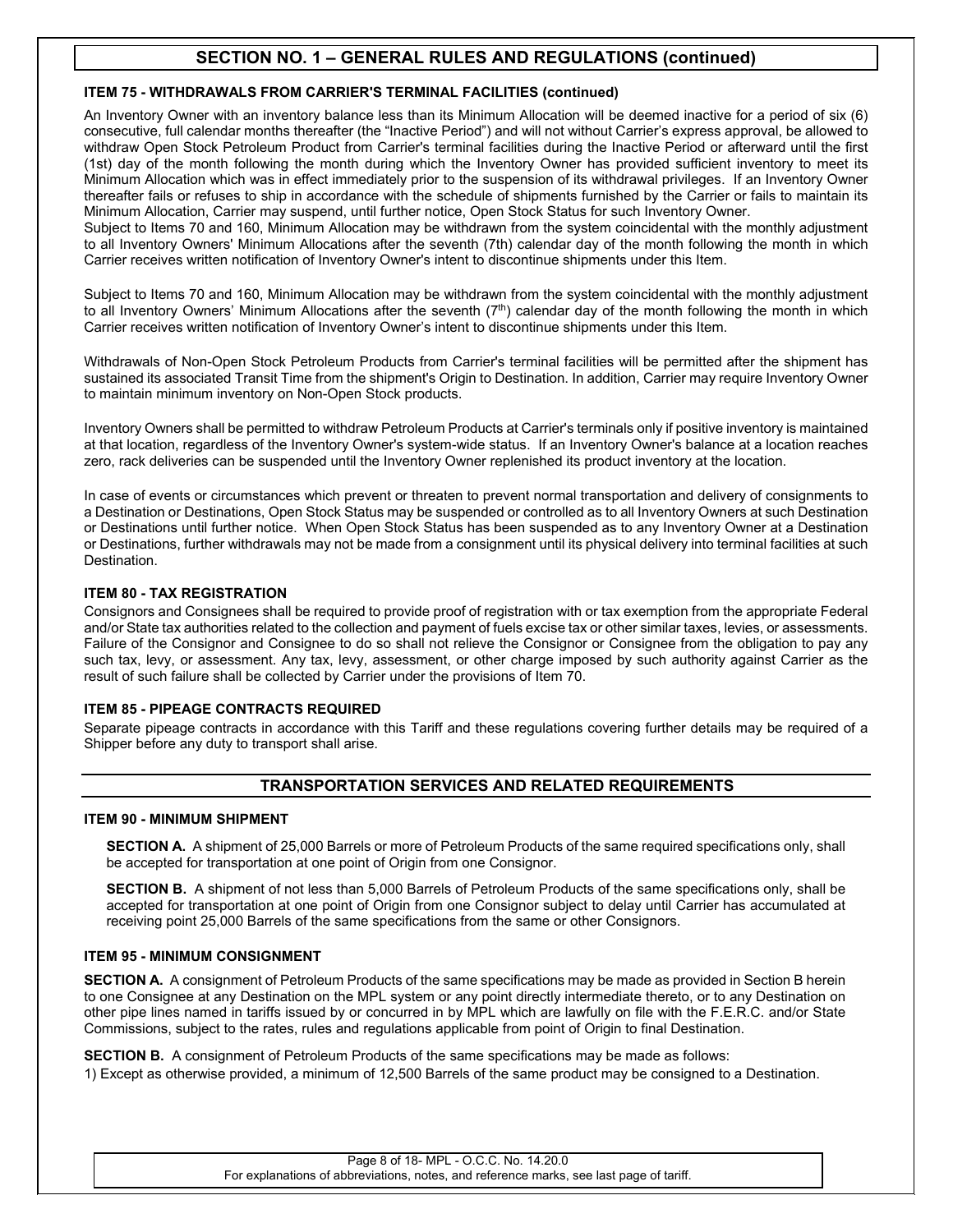## **ITEM 95 - MINIMUM CONSIGNMENT** (continued)

(2) Any quantity of barrelage may be consigned to a Destination provided that the Carrier can consolidate such consignment with other barrelage so that the total barrelage is 12,500 or more Barrels of the same specifications consigned to the same Destination by the same or other Consignors.

(3) Any quantity of barrelage may be consigned to a Destination provided that the Carrier can consolidate such consignment with other barrelage so that the total barrelage is 5,000 or more Barrels of the same specifications consigned to the same Destination by the same or other Consignors and further provided that the Carrier can consolidate the 5,000 Barrels with 12,500 or more Barrels of the same specifications consigned by the same or other Consignors to a Destination on the same line situated beyond the Destination to which the 5,000 Barrels is destined.

## **ITEM 100 – RECONSIGNMENT**

If no out-of-line or backhaul movement is required and if the current scheduled operations will permit, Consignor may reconsign, without charge, any shipment that is in Carrier's possession to Destinations, or any point directly intermediate thereto, or to Destinations on other pipelines named in tariffs issued by or concurred in by Carriers party to this Tariff, lawfully on file with the F.E.R.C. and/or State Commissions, subject to the rates, rules and regulations applicable from point of Origin to actual final Destination. Reconsignments are not permitted from terminals not owned by Carrier.

If a Shipper elects to use automatic reconsignments to cover negative inventory positions, the locations from which the product will be reconsigned must be specified. A negative inventory position will be allowed to remain for three (3) working days. After three (3) days, volumes in the account of a Shipper having a negative inventory position will be reconsigned automatically from other locations on MPL to eliminate the negative inventory position.

Transit Time is applied on reconsignments of Open Stock Grades for Transit Time Shippers. Intransit inventory for the Open Stock Grades is automatically released for loading when the Transit Time from the Origin to the Destination has been met.

Backhaul reconsignments are allowed only for Open Stock Grades by Open Stock Status Shippers and/or for Specialty Grades by Open Stock Status Shippers to correct inventory imbalances or errors made by Shippers in entering consignments. A reconsignment is considered a backhaul when the Transit Time from the Origin of the inventory to the new location is less than the Transit Time from the Origin to the original location.

Reconsignment shall not prevent or change the running of time used in computing the demurrage charge, except that no demurrage charge shall accrue thereon from midnight of the day such consignment is removed from the tankage for transportation to the Destination to which reconsigned.

## **ITEM 105 - APPLICATION OF RATES FROM OR TO INTERMEDIATE POINTS**

Shipments of Petroleum Products accepted for transportation from any Origin or to any Destination not named in any tariff making reference hereto, which Origin or Destination is directly intermediate to any Origin or Destination from or to which a rate applying though such unnamed point is published, the Carrier will apply, from or to such unnamed intermediate point, the rate published from or to the next more distant point specified in the tariff.

## **ITEM 110 - IDENTITY OF SHIPMENT**

Because it is impracticable to maintain the identity of each shipment or consignment of Petroleum Products, substitution of barrelage, but not substitution of one kind of petroleum products for another by Carrier, shall be permitted.

## **TERMINALING SERVICES AND RELATED REQUIREMENTS**

#### **ITEM 115 - MPL COMPANY TERMINALING SERVICES**

The rates published in Section 2 of this Tariff include the charges for line haul and the charges for loading into motor tank trucks through MPL terminal facilities. Terminal facilities include tanks, loading racks and meters. Carrier may require Shipper to provide storage for Non-Open Stock Petroleum Products.

## **ITEM 120 - FILTRATION AND SPECIAL TESTING SERVICE**

When a Consignor or Consignee requires filtration and/or special testing of a Petroleum Product to guarantee a minimum of impurities more stringent than normally warranted by the Carrier, the Carrier will provide such service for a charge as set forth below:

## **Commercial Jet Fuel Filtration**

Removal of particulate matter, free water and surfactants ........................... **[D]** 5.91 ¢/BBL

Page 9 of 18- MPL - O.C.C. No. 14.20.0 For explanations of abbreviations, notes, and reference marks, see last page of tariff.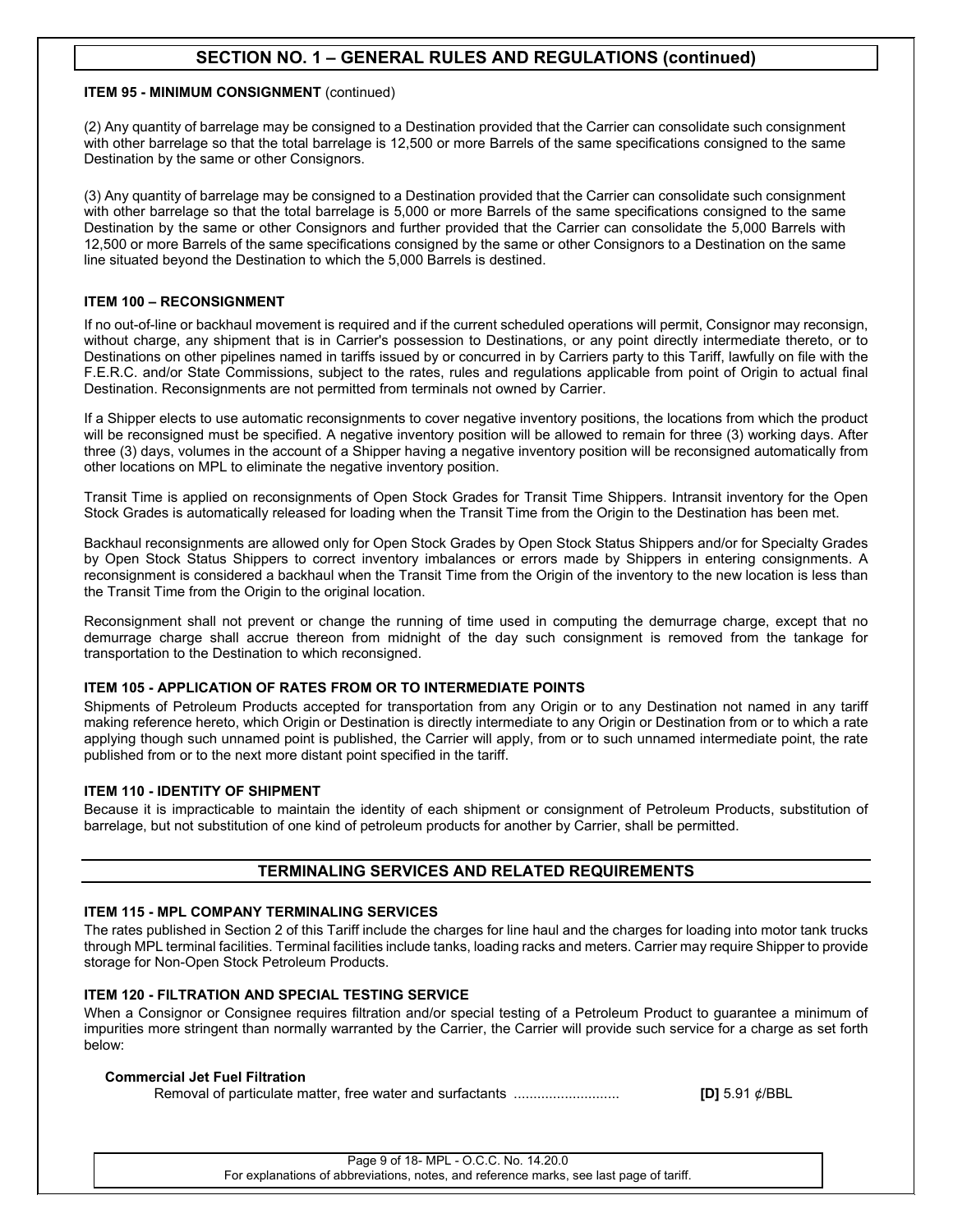## **ITEM 125 - DELIVERY TO DESTINATION**

Upon arrival at Destination, Petroleum Products shall be delivered into terminal or other facilities provided by the Consignor or Consignee, or into terminal facilities furnished by the Carrier where Carrier furnishes terminal facilities, pending receipt by Carrier from Consignor or Consignee of instructions relative to the further transportation thereof. Carrier may require Shipper to provide storage for Non-Open Stock Petroleum Products.

## **ITEM 130 - MINIMUM DELIVERY FROM CARRIER'S TERMINAL FACILITIES**

Each delivery from Carrier's terminal facilities by Consignor or Consignee must not be less than 4,000 United States gallons in volume before temperature correction.

## **ITEM 135 - DEMURRAGE CHARGES**

In order to provide space for delivery of succeeding shipments in Carrier's tankage or to otherwise prevent or relieve congestion at Destinations where Carrier provides tankage, Carrier may give notice to Consignors or Consignees to remove Petroleum Products from such terminal facilities. Petroleum Products specified in the notice which are not removed at the close of a five (5) day period, beginning the day after such notice is sent by the Carrier, shall be subject to a demurrage charge of **[U]** five cents (5¢) per Barrel per day until removed. Demurrage charges shall be payable upon presentation of an invoice by the Carrier.

## **ITEM 140 - SPECIAL HANDLING SERVICES**

Petroleum Products which require special handling in MPL's pipelines or terminals because of special properties and/or specifications or because demand is insufficient may, if economically feasible and otherwise practical, be handled for an additional charge as set forth below:

| <b>Premium Unleaded Gasoline</b> | <b>[D]</b> 11.85 $\phi$ /BBL |
|----------------------------------|------------------------------|
| <b>Premium Unleaded Gasoline</b> | [D] $7.90 \notin$ /BBL       |

## **ITEM 142 - HIGH RVP UNLEADED GASOLINE**

#### *High RVP Unleaded Gasoline Shipments* **(JANUARY 1 THROUGH APRIL 30)**

From January 1 through April 30, MPL will transport unleaded gasoline having a Reid Vapor Pressure (RVP) which exceeds Carrier's normal Reid Vapor Pressure specifications, but which does not exceed **ASTM D4814 Volatility Classifications** at the time of shipment for **[D]** 19.67 cents per barrel in addition to the published transportation rate.

Shipments will be scheduled only when MPL has determined that the volume, specifications and routing of the various shipments will not impair its ability to comply with all Federal, State and Local regulations regarding the Reid Vapor Pressure of deliveries from Carrier's Facilities. Scheduling of high RVP shipments will be performed in a manner so as to avoid unjust discrimination or undue preference among Shippers.

#### **High RVP Unleaded Gasoline Withdrawal (MAY 1 THROUGH SEPTEMBER 15)**

Shippers must withdraw all high RVP gasoline (gasoline whose RVP is above the May 1 MPL delivery specifications found at [www.magellanlp.com/WhatWeDo/ProductSpecs.aspx](http://www.magellanlp.com/WhatWeDo/ProductSpecs.asp)) from Carrier's inventory prior to May 1. All inventory transactions will be recorded on a First In First Out (FIFO) basis. Shippers with high RVP inventory in Carrier's system beyond May 1 can be charged **[D]** 132.97 cents per barrel, per month. After May 1, Shippers will not be allowed to withdraw any high RVP gasoline inventories in Carrier's system until September 15.

## **ITEM 145 - CHARGES FOR SPILL COMPENSATION ACTS AND REGULATIONS**

In addition to the transportation charges and all other charges accruing on Petroleum Products accepted for transportation, a per Barrel charge will be assessed and collected in the amount of any tax, fee, or other charge levied against the Carrier in connection with such Petroleum Products pursuant to any Federal, State, or local act or regulation which levies a tax, fee, or other charge on the receipt, delivery, transfer, or transportation of such Petroleum Products within their jurisdiction for the purpose of creating a fund for the prevention, containment, clean up, and/or removal of spills and/or reimbursement of persons sustaining costs or losses therefrom.

#### **ITEM 150 - COMMUNICATION FACILITIES**

Shippers may use the Message Facility of Carrier's "ATLAS" system to conduct pipeline business only. All messages are subject to audit. Use of the Carrier's "ATLAS" system for any purpose other than to conduct pipeline business will cause Shipper's privilege of use to be suspended for twelve (12) months. Carrier will not be liable for non-delivery of messages or for errors or delays in transmission or interruption of such service.

> Page 10 of 18- MPL - O.C.C. No. 14.20.0 For explanations of abbreviations, notes, and reference marks, see last page of tariff.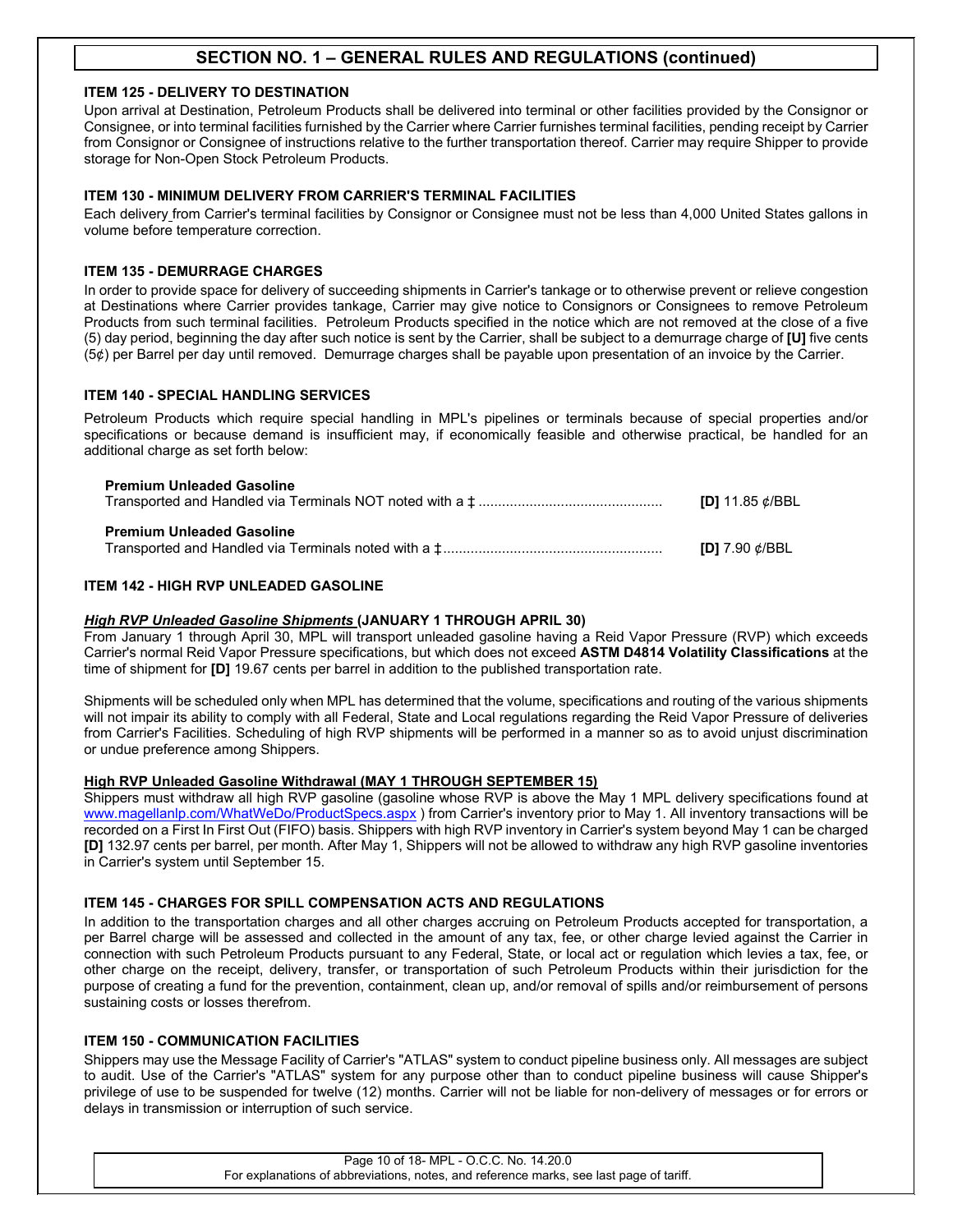## **LIABILITY AND CLAIM SETTLEMENT**

## **ITEM 155 - DUTY OF CARRIER**

## **Quantity**

The Carrier shall transport and deliver into terminal facilities at the applicable Destination(s), with reasonable diligence, a quantity of Petroleum Product equal in volume to the quantity of Petroleum Product accepted for transportation, less the appropriate tender deduction, transmix allocation and any other volume reduction provided or referenced in this tariff. In the event of nondelivery due to interface cuts or other operating losses in excess of the tender deduction, the Carrier shall have the right to satisfy any claim by product replacement or cash payment.

## **Quality**

Carrier shall have no duty to deliver Petroleum Product other than in conformance with state and federal governmental requirements for such Petroleum Product that apply to deliveries at the applicable Destination, except as otherwise noted in the specifications that apply to deliveries at such Destination as established by Carrier and set forth at the public website www.magellanlp.com/WhatWeDo/ProductSpecs.aspx.

## **ITEM 160 - LIABILITY OF CARRIER**

The Carrier shall not be liable for any delay in transportation or terminaling services or loss of Petroleum Products caused by acts of God; storm, flood, extreme weather, fire, explosion; war, invasion, hostilities, terrorism, rebellion, insurrection, riots; strikes, picketing or other labor stoppages, whether of Carrier's employees or otherwise; electrical or electronic failure or malfunction; communications failure or malfunction; computer hardware and/or software failure, malfunction, or inaccuracy; breakage or accident to machinery or equipment; proration; temporary restraining orders, injunctions, or compliance orders issued by courts or governmental agencies; seizure or destruction under quarantine or customs regulations, or confiscation by order of any government or public authority, or risks of contraband or illegal transportation or trade; or any cause not due to fault or negligence or any cause reasonably beyond the control of Carrier. In the event of such loss, each owner shall bear the loss in the same proportion as its share of the total quantity of the kind of product involved in the loss in the custody of the Carrier at the time of such loss. Each Shipper or Consignee shall be entitled to receive only so much of its share remaining after its due proportion of the loss is deducted. The Carrier shall compute the quantities of loss and shall prepare and submit a statement to the Shippers or Consignees showing the apportionment of the loss among the Shippers or Consignees involved.

Carrier will transport and deliver Petroleum Products with reasonable diligence and dispatch, but will not be liable for delays in transportation of Petroleum Products to a particular market.

The Carrier shall not be liable for discoloration, contamination or deterioration of Petroleum Products transported unless such discoloration, contamination or deterioration results from the negligence of the Carrier. In the event of such damage, each Shipper's or Consignee's share of the damaged Petroleum Product shall be in the same proportion as its share of the total quantity of shipments involved and each such Shipper or Consignee shall be allocated only its proportionate share of damaged Petroleum Product.

Inventory Owner shall protect, indemnify, defend and hold Carrier, its parent and affiliates harmless from and against all claims, losses, suits, liabilities, fines, penalties, damages and expenses (including reasonable attorneys' fees and expenses) of any kind or character arising from or related to (1) negligent or willful acts or omissions on the part of Inventory Owner, its employees, agents or contractors (including, but not limited to, any contractors transporting products(s) to or from any location on Carrier's system), or (2) liability arising from the chemical characteristics of product(s), except to the extent such liability arises from Carrier's negligence.

Product(s) in this Item refers to any individual product, as defined in this Tariff (in Item 20 – Petroleum Products Defined), or any combination thereof, whether achieved via in-line (automated) or splash (manual) blending.

In no event shall Carrier be liable to Shipper or Inventory owner for any losses, liabilities or damages, including special, punitive, exemplary, consequential, incidental or indirect losses or damages howsoever caused, (including but not limited to loss of revenue, loss of profits or present or future opportunities) whether or not foreseeable, and irrespective of the theory or cause of action upon which such damages might be based except for such actual losses or damages sustained as a result of and to the extent of Carrier's negligence.

## **ITEM 165 - CLAIMS: TIME FOR FILING**

Notice of any claim for loss, damage or liability for or in connection with Petroleum Products ("Claim", whether one or more) must be made in writing to the Carrier within nine (9) months after delivery of the Petroleum Products at the applicable Destination(s), or, in the case of a failure of Carrier to so deliver, then within nine (9) months after a reasonable time for delivery has elapsed. Failure to give such notice of any Claim shall be deemed to be a waiver and release of such Claim and of all rights to assert such Claim, and Carrier shall have no liability or obligation with respect thereto.

Suit against Carrier for any Claim must be instituted within two (2) years and one (1) day from the day when notice in writing is given by Carrier to the claimant that the Carrier has disallowed all or any part of such Claim. Any Claim for which suit has not been instituted in accordance with the foregoing provisions shall be deemed to have been waived, relinquished and released, and Carrier shall have no liability or obligation with respect thereto.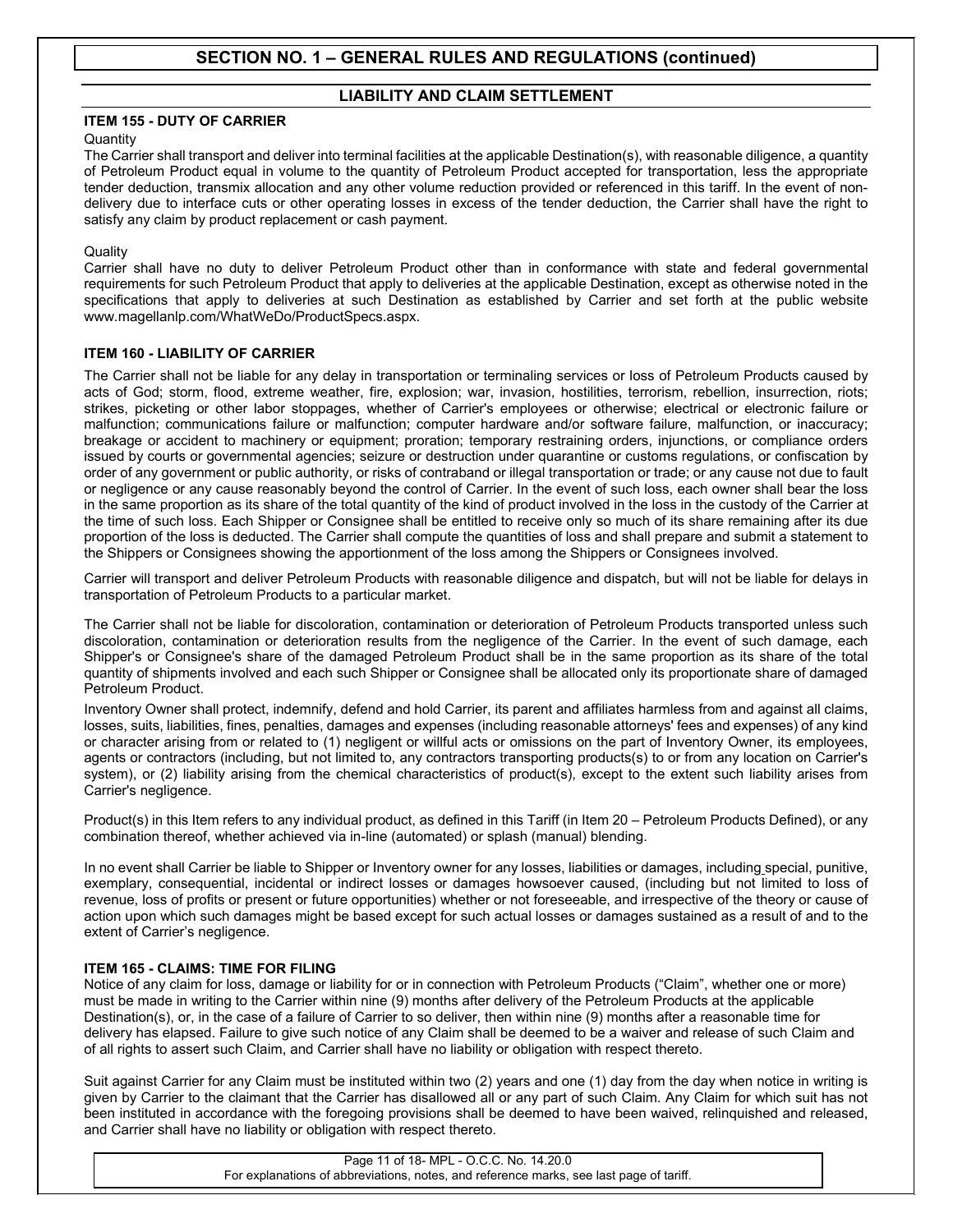|             |                                    |            | <b>SECTION NO. 2 - LOCAL AND JOINT RATES</b><br>(Rates in Cents Per Barrel)<br>[U] Unchanged. All rates on this page are unchanged, unless otherwise noted. |              |
|-------------|------------------------------------|------------|-------------------------------------------------------------------------------------------------------------------------------------------------------------|--------------|
|             |                                    |            | Rates in Items 206 - 225 apply on Petroleum Products.                                                                                                       |              |
| <b>ITEM</b> | <b>FROM</b>                        |            | TO                                                                                                                                                          | <b>RATE</b>  |
|             |                                    | $\ddagger$ | Duncan, OK                                                                                                                                                  | 108.58       |
|             |                                    |            | Enid, OK                                                                                                                                                    | 264.44       |
|             |                                    | ŧ.         | Heavener, OK                                                                                                                                                | [D] $168.53$ |
| 206         | Ardmore, OK<br>(on Valero Partners |            | Oklahoma City (MPL), OK                                                                                                                                     | 165.82       |
|             | Wynnewood, LLC)                    | $\ddagger$ | Oklahoma City (TMP), OK                                                                                                                                     | 144.01       |
|             |                                    |            | Tulsa, OK                                                                                                                                                   | 203.20       |
|             |                                    | $\ddagger$ | Wynnewood, OK                                                                                                                                               | 41.10        |
|             |                                    |            | Enid, OK                                                                                                                                                    | 151.43       |
|             | Ponca City, OK                     | $\ddagger$ | Heavener, OK                                                                                                                                                | $[D]$ 208.80 |
| 215         |                                    |            | Oklahoma City (MPL), OK                                                                                                                                     | 151.43       |
|             |                                    | $\ddagger$ | Oklahoma City (TMP), OK                                                                                                                                     | 126.43       |
|             |                                    |            | Tulsa, OK                                                                                                                                                   | 91.78        |
|             | Tulsa, OK                          | $\ddagger$ | Cushing, OK                                                                                                                                                 | 93.61        |
|             |                                    |            | Enid, OK                                                                                                                                                    | 151.43       |
| 220         |                                    | $\ddagger$ | Heavener, OK                                                                                                                                                | [D] $208.80$ |
|             |                                    |            | Oklahoma City (MPL), OK                                                                                                                                     | 151.43       |
|             |                                    | ŧ.         | Oklahoma City (TMP), OK                                                                                                                                     | 126.43       |
|             |                                    |            | Tulsa, OK                                                                                                                                                   | 91.78        |
|             |                                    | $\ddagger$ | Duncan, OK                                                                                                                                                  | 79.90        |
|             | Wynnewood, OK                      |            | Enid, OK                                                                                                                                                    | 235.76       |
|             |                                    | $\ddagger$ | Heavener, OK                                                                                                                                                | $[D]$ 139.85 |
| 225         |                                    |            | Oklahoma City (MPL), OK                                                                                                                                     | 137.14       |
|             |                                    | $\ddagger$ | Oklahoma City (TMP), OK                                                                                                                                     | 115.33       |
|             |                                    |            | Tulsa, OK                                                                                                                                                   | 174.52       |
|             |                                    | $\ddagger$ | Wynnewood, OK                                                                                                                                               | 12.42        |

# **ITEM NO. 245 – PUMP OVER CHARGE.**

Г

When pumping schedules permit, MPL shall directly pump over product via the transfer lines from the Tulsa- Holly, OK facility to the Glenpool-Explorer, OK facility and/or transfer to and from Holly East, OK facility and Holly West, OK facility for a charge of **[U]** 44.44¢ per barrel.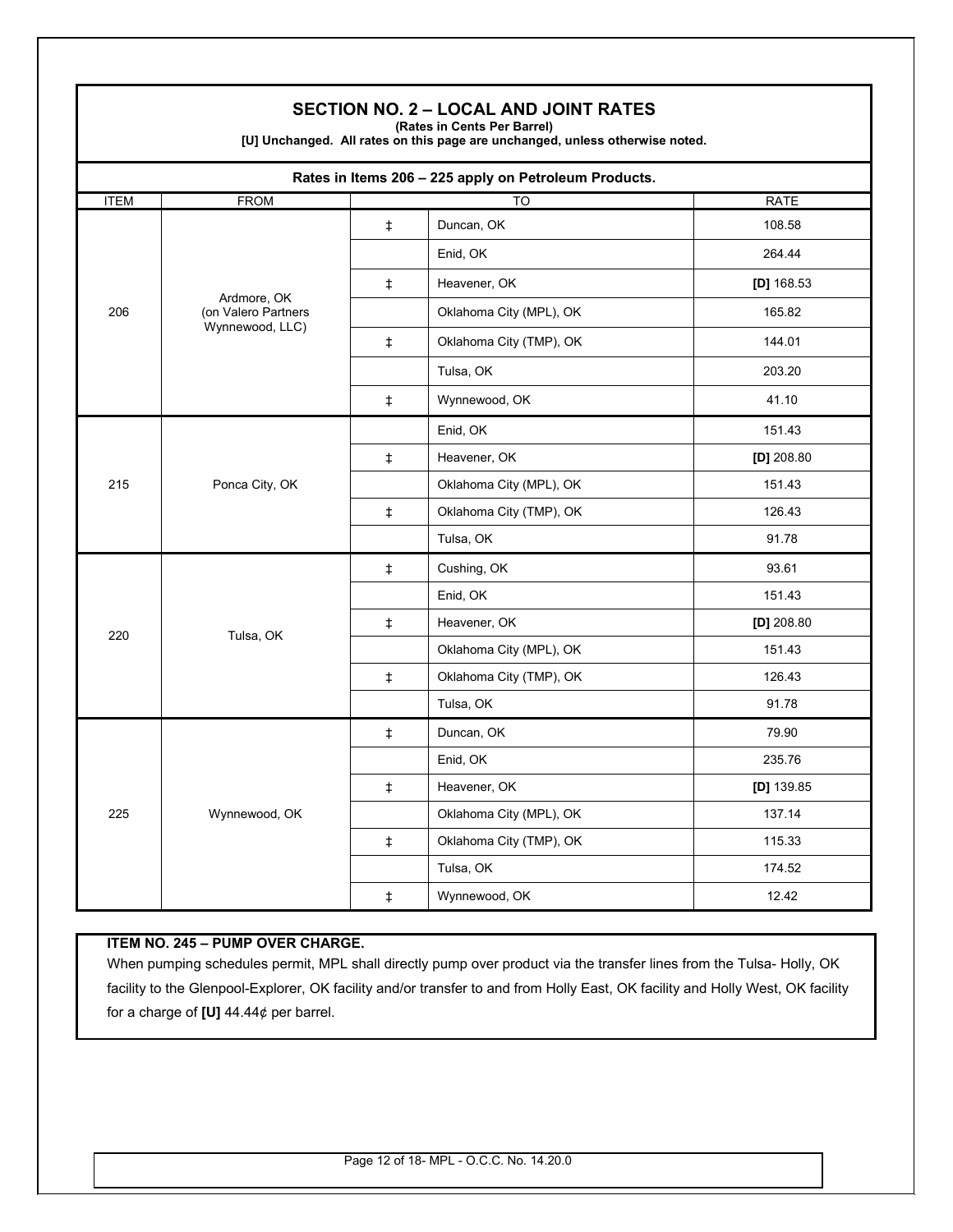|             | <b>TWO-YEAR INCENTIVE PROGRAM</b>                                                                                                                                                                                                                                                                                                                                                                                                                                                                                                                                                                                    |  |  |  |
|-------------|----------------------------------------------------------------------------------------------------------------------------------------------------------------------------------------------------------------------------------------------------------------------------------------------------------------------------------------------------------------------------------------------------------------------------------------------------------------------------------------------------------------------------------------------------------------------------------------------------------------------|--|--|--|
| <b>ITEM</b> | From: Wynnewood, OK                                                                                                                                                                                                                                                                                                                                                                                                                                                                                                                                                                                                  |  |  |  |
| NO.         | To: Oklahoma City (MPL), OK and Tulsa, OK                                                                                                                                                                                                                                                                                                                                                                                                                                                                                                                                                                            |  |  |  |
|             | 1. Rates corresponding to this Item, as contained in Item 241, apply to Supplier deliveries of Petroleum Products<br>at the Incentive Destinations from the Incentive Origin of Wynnewood, OK. The Incentive Destinations<br>defined under the corresponding Volume Incentive program in Item 240 of F.E.R.C. No. [W] 170.36.0<br>470.32.0, supplements thereto and reissues thereof are included herein in Paragraph 3 of this Item as<br>reference to the entire program.                                                                                                                                          |  |  |  |
|             | Any Supplier, the authorized party via Carrier's ATLAS system who delivers Petroleum Products out of the<br>system, desiring to avail themselves of the Incentive Rates as set forth herein must satisfy all of the following<br>provisions.                                                                                                                                                                                                                                                                                                                                                                         |  |  |  |
|             | a) Suppliers must enter into a prior written commitment with Carrier.<br>The Commitment Term shall be twenty-four (24) months, but not longer than the effectiveness of this Item<br>b)<br>or any successive issues, reissues and amendments thereto.<br>The Effective Date of this commitment will be no sooner than the first day of the first calendar month<br>C)                                                                                                                                                                                                                                                |  |  |  |
|             | following receipt by Carrier of an executed written commitment from the Supplier.<br>The Total Guaranteed Committed Volume shall be equal to the amounts specified in Paragraph 3 of this<br>d)<br>Item.                                                                                                                                                                                                                                                                                                                                                                                                             |  |  |  |
|             | In addition to the terms and conditions contained in this Item, all applicable rules and regulations contained<br>2.<br>within this tariff also apply.                                                                                                                                                                                                                                                                                                                                                                                                                                                               |  |  |  |
|             | The Total Guaranteed Committed Volume under this Item shall be equal to 13,700,000 barrels over the<br>3.<br>twenty-four (24) month Commitment Term. The Total Guaranteed Committed Volume shall be comprised of<br>all the barrels delivered by Carrier for the Supplier to the Carrier destinations of Oklahoma City (MPL), OK,<br>and Tulsa, OK. (Referenced destinations in Item 240 of F.E.R.C. No. [W] 170.36.0 170.32.0, supplements<br>thereto and reissues thereof: Kansas City, KS (Fairfax and/or Olathe) and Springfield, MO.)                                                                           |  |  |  |
|             | Of the Total Guaranteed Committed Volume requirement, Carrier must deliver for Supplier, the following<br><b>Total Destination Guaranteed Committed Volumes:</b>                                                                                                                                                                                                                                                                                                                                                                                                                                                     |  |  |  |
| 240         | <b>Total Destination Committed Volume</b><br>Destination<br>(Barrels)                                                                                                                                                                                                                                                                                                                                                                                                                                                                                                                                                |  |  |  |
|             | Oklahoma City (MPL), OK<br>8,000,000                                                                                                                                                                                                                                                                                                                                                                                                                                                                                                                                                                                 |  |  |  |
|             | 2,000,000<br>Tulsa, OK                                                                                                                                                                                                                                                                                                                                                                                                                                                                                                                                                                                               |  |  |  |
|             | Referenced destinations in Item 240 of F.E.R.C. No. [W] 170.36.0 470.32.0, supplements thereto<br>and reissues thereof:                                                                                                                                                                                                                                                                                                                                                                                                                                                                                              |  |  |  |
|             | Kansas City, KS (Fairfax and/or Olathe)<br>1,700,000                                                                                                                                                                                                                                                                                                                                                                                                                                                                                                                                                                 |  |  |  |
|             | Springfield, MO<br>2,000,000                                                                                                                                                                                                                                                                                                                                                                                                                                                                                                                                                                                         |  |  |  |
|             | Volumes moved under the corresponding Volume Incentive Program in Item 240 of F.E.R.C. No. [W]<br>4.<br>170.36.0 470.32.0, supplements thereto and reissues thereof, may apply towards the Total Guaranteed<br>Committed Volumes and the Total Destination Guaranteed Committed Volumes in this Item. Similarly,<br>volumes moved under this Item may apply towards the Total Guaranteed Committed Volume and the Total<br>Destination Guaranteed Committed Volume in the corresponding Volume Incentive Program in the F.E.R.C.<br>tariff publication listed hereinabove, supplements thereto and reissues thereof. |  |  |  |
|             | All volumes delivered from any Origin at the Incentive Destinations defined in Paragraph 3 by the Carrier for<br>5.<br>the Supplier will apply toward the Total Guaranteed Committed Volume and Total Destination Guaranteed<br>Committed Volume obligation during the Commitment Term. However, the Incentive Rate will be applied<br>only to volumes delivered by Carrier for Supplier at the Incentive Destinations defined in Paragraph 3 from<br>the Incentive Rate Origin of Wynnewood, OK during the Commitment Term.                                                                                         |  |  |  |
|             | Any volumes delivered by Carrier for Supplier under this Item shall not be eligible for any other Item of this<br>6.<br>Tariff.                                                                                                                                                                                                                                                                                                                                                                                                                                                                                      |  |  |  |
|             | Carrier will invoice at the time of shipment and at the rates set out in Item 225 of this tariff. After the end of<br>7.<br>each month, Carrier will calculate the difference between the rate invoiced and the Incentive Rate for volumes<br>delivered during the previous month at the Incentive Destinations from the Incentive Rate Origin, and will<br>issue a payment to Supplier.                                                                                                                                                                                                                             |  |  |  |
|             |                                                                                                                                                                                                                                                                                                                                                                                                                                                                                                                                                                                                                      |  |  |  |
|             | Page 13 of 18- MPL - O.C.C. No. 14.20.0                                                                                                                                                                                                                                                                                                                                                                                                                                                                                                                                                                              |  |  |  |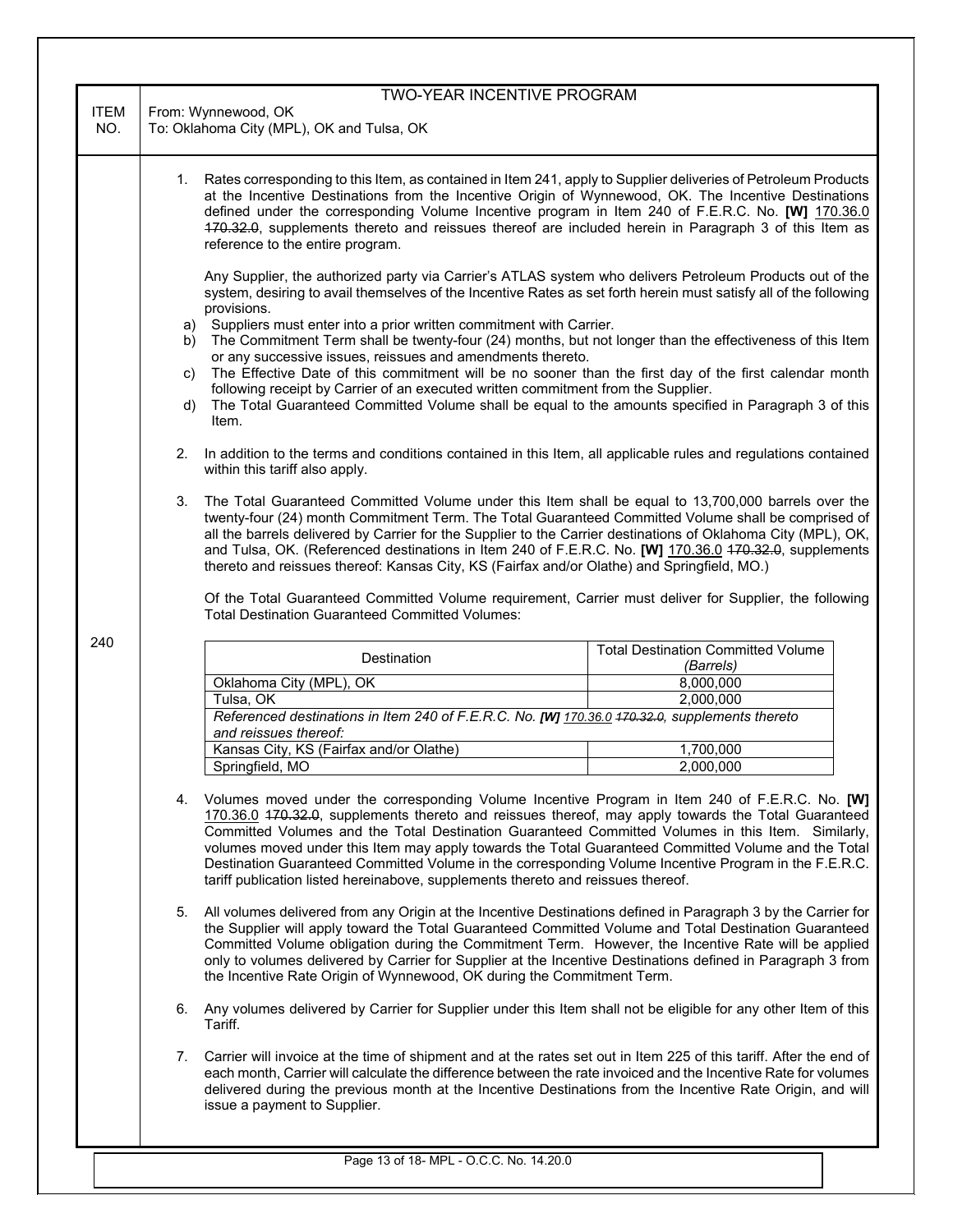| <b>ITEM</b><br>NO. | <b>TWO-YEAR INCENTIVE PROGRAM (continued)</b><br>From: Wynnewood, OK<br>To: Oklahoma City (MPL), OK and Tulsa, OK |                                                                                                                                                                                                                                                                                                                                                                                                                                                                                                                                                                                                                                                                                                                                                                                                                                               |  |
|--------------------|-------------------------------------------------------------------------------------------------------------------|-----------------------------------------------------------------------------------------------------------------------------------------------------------------------------------------------------------------------------------------------------------------------------------------------------------------------------------------------------------------------------------------------------------------------------------------------------------------------------------------------------------------------------------------------------------------------------------------------------------------------------------------------------------------------------------------------------------------------------------------------------------------------------------------------------------------------------------------------|--|
|                    | 8.                                                                                                                | At the end of the Commitment Term, if the Supplier did not meet the Total Destination Guaranteed Committed<br>Volume at one or more Destinations, the Supplier will pay a Destination Commitment Reversion equal to the<br>difference between the Total Destination Guaranteed Committed Volume for each Destination requirement<br>and the actual volume delivered to that Destination during the Commitment Term multiplied by the Incentive<br>Rate to the respective Destination in effect at the end of the Commitment Term.                                                                                                                                                                                                                                                                                                             |  |
| 240<br>(Cont)      | 9.                                                                                                                | Carrier shall not be obligated during any one calendar month to deliver more than one hundred twenty-five<br>percent (125%) of the prorated monthly Total Destination Guaranteed Committed Volume, or the prorated<br>monthly Total Guaranteed Committed Volume less the prorated monthly Total Destination Guaranteed<br>Committed Volumes, based on volumes set out in Paragraph 3 above.                                                                                                                                                                                                                                                                                                                                                                                                                                                   |  |
|                    |                                                                                                                   | 10. If a Supplier fails to meet the Total Guaranteed Committed Volume and/or the Destination Guaranteed<br>Commitment Volume, and that failure is the direct result of the Carrier's inability to provide service, the Total<br>Guaranteed Committed Volume and/or the Total Destination Guaranteed Committed Volume shall be<br>reduced prorata on a day for day basis for each day that the Carrier was unable to provide service. The<br>Supplier must assert its claim of Carrier's failure to provide service in writing to Carrier within the first ten (10)<br>days of the month following the event of Carrier's failure to provide service. The Supplier will bear the burden<br>of proof in showing that Carrier's failure to provide service did, in fact, result in the Supplier's failure to meet<br>its commitment obligations. |  |

|          | <b>TWO-YEAR INCENTIVE RATES</b><br>(Rates in Cents Per Barrel)<br>[U] Unchanged. All rates in this item are unchanged. |                              |
|----------|------------------------------------------------------------------------------------------------------------------------|------------------------------|
| ITEM NO. | TO                                                                                                                     | <b>FROM</b><br>WYNNEWOOD, OK |
| 241      | Oklahoma City (MPL), OK                                                                                                | 105.60                       |
|          | Tulsa, OK                                                                                                              | 122.16                       |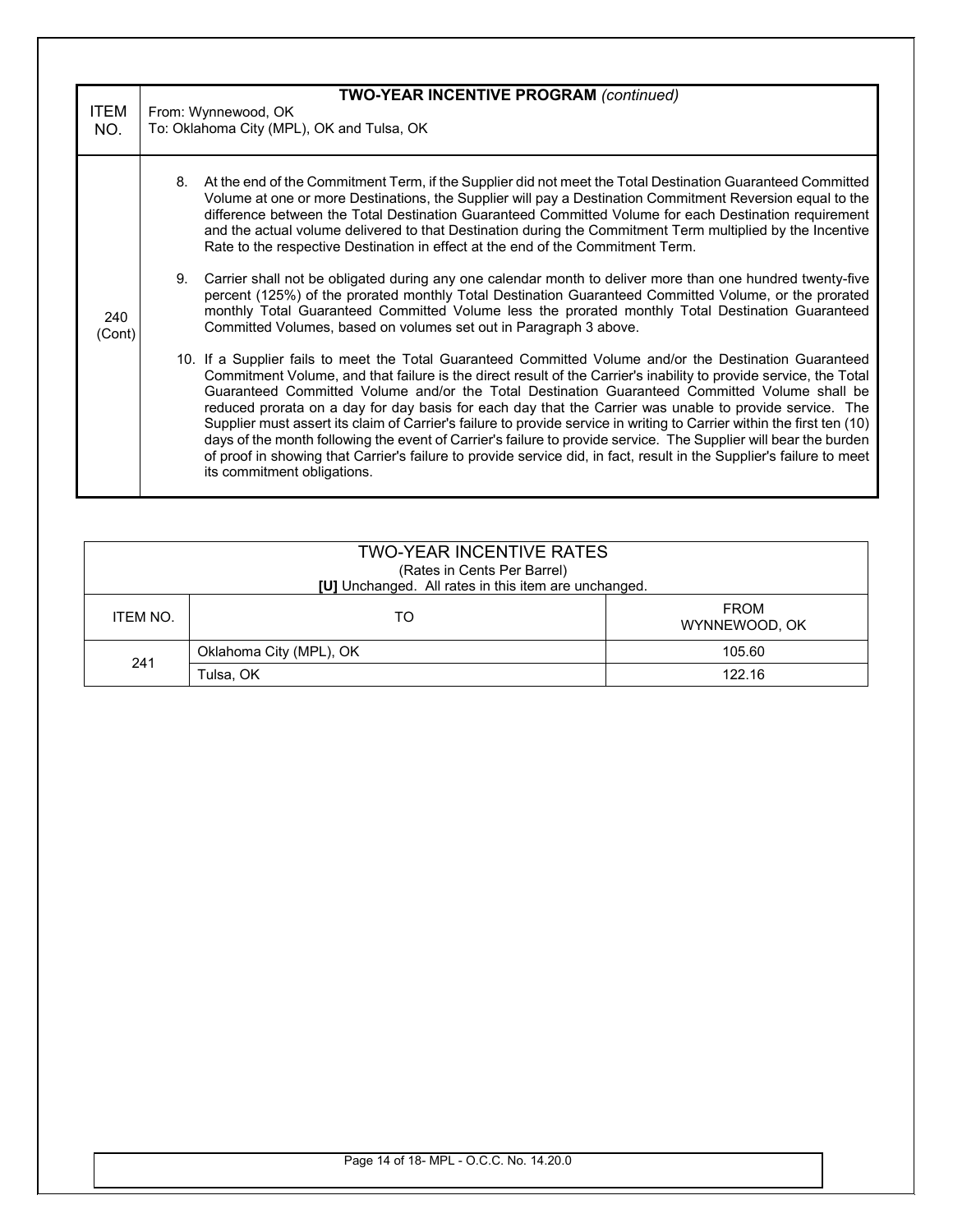|                          | TEN-YEAR INCENTIVE PROGRAM                                                                                                                                                                                                                                                                                                                                                                                                                                                                                                                                                                                                                                                                                                                                                                                                                                                                                                                                                                                                                                                                                                                                                                                                                                                 |  |
|--------------------------|----------------------------------------------------------------------------------------------------------------------------------------------------------------------------------------------------------------------------------------------------------------------------------------------------------------------------------------------------------------------------------------------------------------------------------------------------------------------------------------------------------------------------------------------------------------------------------------------------------------------------------------------------------------------------------------------------------------------------------------------------------------------------------------------------------------------------------------------------------------------------------------------------------------------------------------------------------------------------------------------------------------------------------------------------------------------------------------------------------------------------------------------------------------------------------------------------------------------------------------------------------------------------|--|
| <b>ITEM</b><br><b>NO</b> | From Incentive Origins: Oklahoma Central and Wynnewood, OK Origins                                                                                                                                                                                                                                                                                                                                                                                                                                                                                                                                                                                                                                                                                                                                                                                                                                                                                                                                                                                                                                                                                                                                                                                                         |  |
|                          | To Incentive Destination: Tulsa, OK                                                                                                                                                                                                                                                                                                                                                                                                                                                                                                                                                                                                                                                                                                                                                                                                                                                                                                                                                                                                                                                                                                                                                                                                                                        |  |
|                          | 1. Rates corresponding to this Item (Item 266: Ten Year Incentive Rates herein) apply to Supplier deliveries of<br>Petroleum Products at the Incentive Destinations from any Incentive Rate Origins or Origin Groups as<br>defined in Item 266 herein. The Incentive Destinations defined under the corresponding Volume Incentive<br>program in Item 165, F.E.R.C. No. [W] 170.36.0 470.32.0, supplements thereto and reissues thereof are<br>included herein in Paragraph 3 of this Item as reference to the entire program.                                                                                                                                                                                                                                                                                                                                                                                                                                                                                                                                                                                                                                                                                                                                             |  |
|                          | Any Supplier, the authorized party via Carrier's ATLAS system who delivers Petroleum Products out of the<br>system, desiring to avail themselves of the Incentive Rates as set forth herein must satisfy all of the<br>following provisions to be a "Participating Supplier":<br>a) A Participating Supplier must enter into a prior written commitment with Carrier,<br>b) The Commitment Term shall be ten-years (120 months), but not longer than the effectiveness of<br>this Item or any successive issues, reissues and amendments thereto,<br>The Effective Date of this commitment will be no sooner than the first day of the first calendar<br>C)<br>month following receipt by Carrier of the executed written commitment from Participating Supplier,<br>and<br>The Total Guaranteed Committed Volume shall be equal to the amounts specified in Paragraph 3<br>d)<br>of this Item.<br>2. In addition to the terms and conditions contained in this Item, all applicable rules and regulations contained<br>within this tariff also apply.<br>3. The Total Guaranteed Committed Volume under this Item shall be equal to 90,885,500 barrels over the ten<br>year (120 month), Commitment Term. The Total Guaranteed Committed Volume shall be comprised of all |  |
| 265                      | the barrels delivered by Carrier for the Participating Supplier to the following Carrier destinations:<br>Incentive Destinations: Tulsa, OK<br>(Referenced Incentive Destinations in Item 165 of F.E.R.C. No. [W] 170.36.0 470.32.0, supplements<br>thereto and reissues thereof)<br>Kansas City, KS (Fairfax and/or Olathe)<br>‡ Wichita, KS<br>Des Moines, IA<br>Omaha (MPL), NE                                                                                                                                                                                                                                                                                                                                                                                                                                                                                                                                                                                                                                                                                                                                                                                                                                                                                         |  |
|                          | In addition to the Total Guaranteed Committed Volume requirement, Carrier must deliver for Participating<br>Supplier a Minimum Two-Year (24 month) Destination Guaranteed Committed Volume equal to 18,177,000<br>comprised of the following Incentive Destinations over a consecutive two-year (24 Month) period:                                                                                                                                                                                                                                                                                                                                                                                                                                                                                                                                                                                                                                                                                                                                                                                                                                                                                                                                                         |  |
|                          | Minimum Two-Year (24 month)<br><b>Incentive Destinations</b><br>Destination Guaranteed Committed Volumes (barrels)                                                                                                                                                                                                                                                                                                                                                                                                                                                                                                                                                                                                                                                                                                                                                                                                                                                                                                                                                                                                                                                                                                                                                         |  |
|                          | Tulsa, OK<br>4,380,000                                                                                                                                                                                                                                                                                                                                                                                                                                                                                                                                                                                                                                                                                                                                                                                                                                                                                                                                                                                                                                                                                                                                                                                                                                                     |  |
|                          | (Referenced Incentive Destinations in Item 165 of F.E.R.C. No. [W] 170.36.0 470.32.0, supplements thereto and<br>reissues thereof)                                                                                                                                                                                                                                                                                                                                                                                                                                                                                                                                                                                                                                                                                                                                                                                                                                                                                                                                                                                                                                                                                                                                         |  |
|                          | Kansas City, KS (Fairfax and/or Olathe)<br>9,855,000                                                                                                                                                                                                                                                                                                                                                                                                                                                                                                                                                                                                                                                                                                                                                                                                                                                                                                                                                                                                                                                                                                                                                                                                                       |  |
|                          | Des Moines, IA<br>1,204,500                                                                                                                                                                                                                                                                                                                                                                                                                                                                                                                                                                                                                                                                                                                                                                                                                                                                                                                                                                                                                                                                                                                                                                                                                                                |  |
|                          | Omaha (MPL), NE<br>547,500                                                                                                                                                                                                                                                                                                                                                                                                                                                                                                                                                                                                                                                                                                                                                                                                                                                                                                                                                                                                                                                                                                                                                                                                                                                 |  |
|                          | ‡Wichita, KS<br>2,190,000                                                                                                                                                                                                                                                                                                                                                                                                                                                                                                                                                                                                                                                                                                                                                                                                                                                                                                                                                                                                                                                                                                                                                                                                                                                  |  |
|                          | Total Minimum Two-Year (24 month) Commitment<br>18,177,000                                                                                                                                                                                                                                                                                                                                                                                                                                                                                                                                                                                                                                                                                                                                                                                                                                                                                                                                                                                                                                                                                                                                                                                                                 |  |
|                          | Qualifying volumes that will apply toward the Total Guaranteed Committed Volume and the Minimum Two-Year<br>4.<br>(24 month) Destination Guaranteed Committed Volume obligation during the Commitment Term shall include:<br>All volumes delivered from any Origin at the Incentive Destinations defined in Paragraph 3 by Carrier<br>a)<br>for the Participating Supplier, and<br>All volumes delivered from any Origin at the Incentive Destinations defined in Paragraph 3 by Carrier<br>b)<br>for a supplier other than Participating Supplier, for which the volume is delivered to a final destination<br>owned by the Participating Supplier and who is identified as the consignee on the bill of lading. Carrier                                                                                                                                                                                                                                                                                                                                                                                                                                                                                                                                                  |  |
|                          | may require Participating Supplier to provide satisfactory documentation for verification of any volumes<br>delivered pursuant to this provision.                                                                                                                                                                                                                                                                                                                                                                                                                                                                                                                                                                                                                                                                                                                                                                                                                                                                                                                                                                                                                                                                                                                          |  |

Page 15 of 18- MPL - O.C.C. No. 14.20.0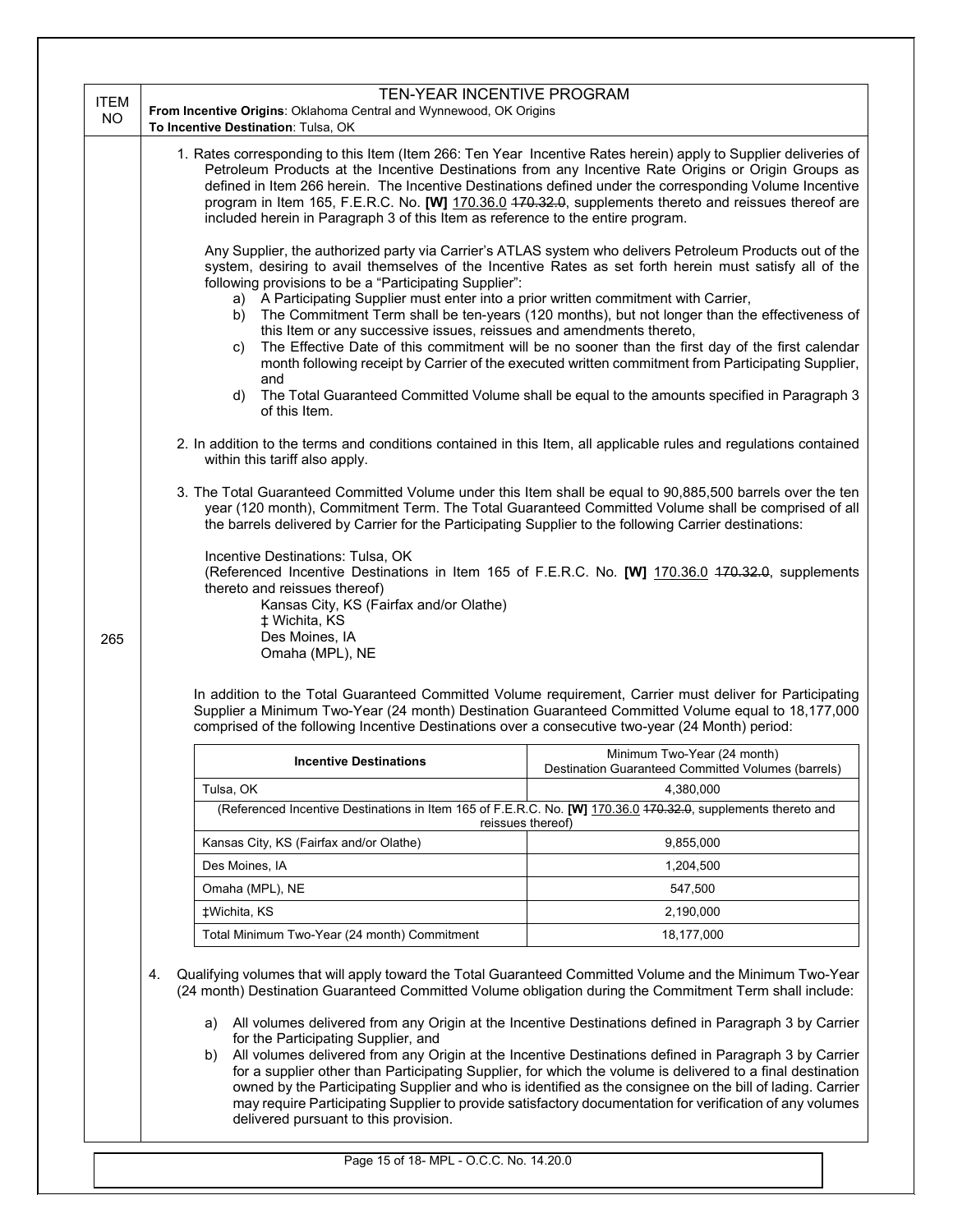| <b>ITEM</b><br><b>NO</b> | TEN-YEAR INCENTIVE PROGRAM (Continued)<br>From Incentive Origins: Oklahoma Central and Wynnewood, OK Origins<br>To Incentive Destination: Tulsa, OK                                                                                                                                                                                                                                                                                                                                                                                                                                                                                                                                                                                                                                                                                                                                                                                                                                                                                                                                                             |  |
|--------------------------|-----------------------------------------------------------------------------------------------------------------------------------------------------------------------------------------------------------------------------------------------------------------------------------------------------------------------------------------------------------------------------------------------------------------------------------------------------------------------------------------------------------------------------------------------------------------------------------------------------------------------------------------------------------------------------------------------------------------------------------------------------------------------------------------------------------------------------------------------------------------------------------------------------------------------------------------------------------------------------------------------------------------------------------------------------------------------------------------------------------------|--|
|                          | Any volumes delivered by Carrier for Supplier under this Item shall not be eligible for any other volume<br>5.<br>incentive program.                                                                                                                                                                                                                                                                                                                                                                                                                                                                                                                                                                                                                                                                                                                                                                                                                                                                                                                                                                            |  |
|                          | Volumes moved under the corresponding Volume Incentive Program in Item 165 of F.E.R.C. No. [W] 170.36.0<br>6.<br>470.32.0, and Item 265 of K.C.C. No. 41 supplements thereto and reissues thereof, may apply towards the<br>Total Guaranteed Committed Volumes and the Minimum Two-Year (24 month) Destination Guaranteed<br>Committed Volumes in this Item. Similarly, volumes moved under this Item may apply towards the Total<br>Guaranteed Committed Volume and the Minimum Two-Year (24 month) Destination Guaranteed Committed<br>Volume in the corresponding Volume Incentive Program in the tariff publications listed hereinabove,<br>supplements thereto and reissues thereof.                                                                                                                                                                                                                                                                                                                                                                                                                       |  |
|                          | The Incentive Rate will be applied only to volumes delivered by Carrier for Participating Supplier that<br>7.<br>Participating Supplier is the named supplier at the Incentive Destinations defined in Paragraph 3 from the<br>eligible Incentive Rate Origins or Origin Groups as defined in Item 166 herein during the Commitment Term.<br>No volumes that qualify under 4. (b) above will receive the Incentive Rate.                                                                                                                                                                                                                                                                                                                                                                                                                                                                                                                                                                                                                                                                                        |  |
|                          | 8.<br>Carrier may adjust the Incentive Rates set out in Item 166 at any time by the same percentage change as the<br>corresponding base rate is adjusted. If Carrier elects not to take an allowed increase in a given year, Carrier<br>may take the cumulative allowed increases in any subsequent year. Adjustment of the Incentive Rates is<br>contingent upon the effectiveness of such rates as allowed by the Federal Energy Regulatory Commission. If<br>for any reason, the Federal Energy Regulatory Commission orders an investigation or suspension of Carrier's<br>tariff, Carrier shall have the right to terminate its obligations under this Item by providing sixty (60) days written<br>notice to Participating Supplier. Carrier may terminate this commitment as to any Incentive Destination upon<br>ninety (90) days prior written notice if the Carrier sells any or all of its pipelines connecting or supplying the<br>Incentive Destination and such sale would significantly impair Carrier's ability to perform its obligations as to<br>such Incentive Destination under this Item. |  |
| 265<br>(Cont.)           | 9.<br>Carrier will invoice at the time of shipment and at rates set out in Items 215, 220 and 225 of this tariff. After<br>the end of each month, Carrier will calculate the difference between the rate invoiced and the applicable<br>Incentive Rate defined in Item 266 for volumes delivered in Participating Supplier's name during the previous<br>month at the Incentive Destinations from all eligible Incentive Rate Origins or Origin Groups, and will issue a<br>payment to Participating Supplier.                                                                                                                                                                                                                                                                                                                                                                                                                                                                                                                                                                                                  |  |
|                          | 10. At the end of each two-year (24 month) period from the commitment Effective Date, if the Participating Supplier<br>did not meet the Minimum Two-Year (24 month) Destination Guaranteed Committed Volume at one or more<br>Destinations, the Participating Supplier will pay a Commitment Reversion equal to the difference between the<br>total Minimum Two-Year (24 month) Destination Guaranteed Committed Volume for each Destination<br>requirement and the actual qualifying volumes, as defined in Paragraph 4(a) and 4(b) above, delivered to that<br>Destination during the two-year (24 month) period multiplied by the Incentive Rate defined in Item 166 of<br>F.E.R.C. No. [W] 170.36.0 470.32.0, supplements thereto and reissues thereof, from Kansas Origins to the<br>respective Destination in effect at the end of the two-year (24 month) period. No volumes shall be carried<br>forward to meet the Minimum Two-Year (24 month) Destination Guaranteed Committed Volume in subsequent<br>years.                                                                                         |  |
|                          | 11. Carrier shall not be obligated during any one calendar month to deliver more than one hundred fifty percent<br>(150%) of the prorated monthly Minimum Two-Year (24 month) Destination Guaranteed Committed Volume,<br>based on volumes set out in Paragraph 3 above.                                                                                                                                                                                                                                                                                                                                                                                                                                                                                                                                                                                                                                                                                                                                                                                                                                        |  |
|                          | 12. If a Participating Supplier fails to meet the Minimum Two-Year (24 month) Destination Guaranteed Committed<br>Volume, and that failure is the direct result of the Carrier's inability to provide service, the Total Guaranteed<br>Committed Volume and/or the Minimum Two-Year (24 month) Destination Guaranteed Committed Volume,<br>shall be reduced prorata on a day for day basis for each day that the Carrier was unable to provide service.<br>The Participating Supplier must assert its claim of Carrier's failure to provide service in writing to Carrier within<br>the first ten (10) days of the month following the event of Carrier's failure to provide service. The Participating<br>Supplier will bear the burden of proof in showing that Carrier's failure to provide service did, in fact, result in<br>the Participating Supplier's failure to meet its commitment obligations.                                                                                                                                                                                                      |  |
|                          | Page 16 of 18- MPL - O.C.C. No. 14.20.0                                                                                                                                                                                                                                                                                                                                                                                                                                                                                                                                                                                                                                                                                                                                                                                                                                                                                                                                                                                                                                                                         |  |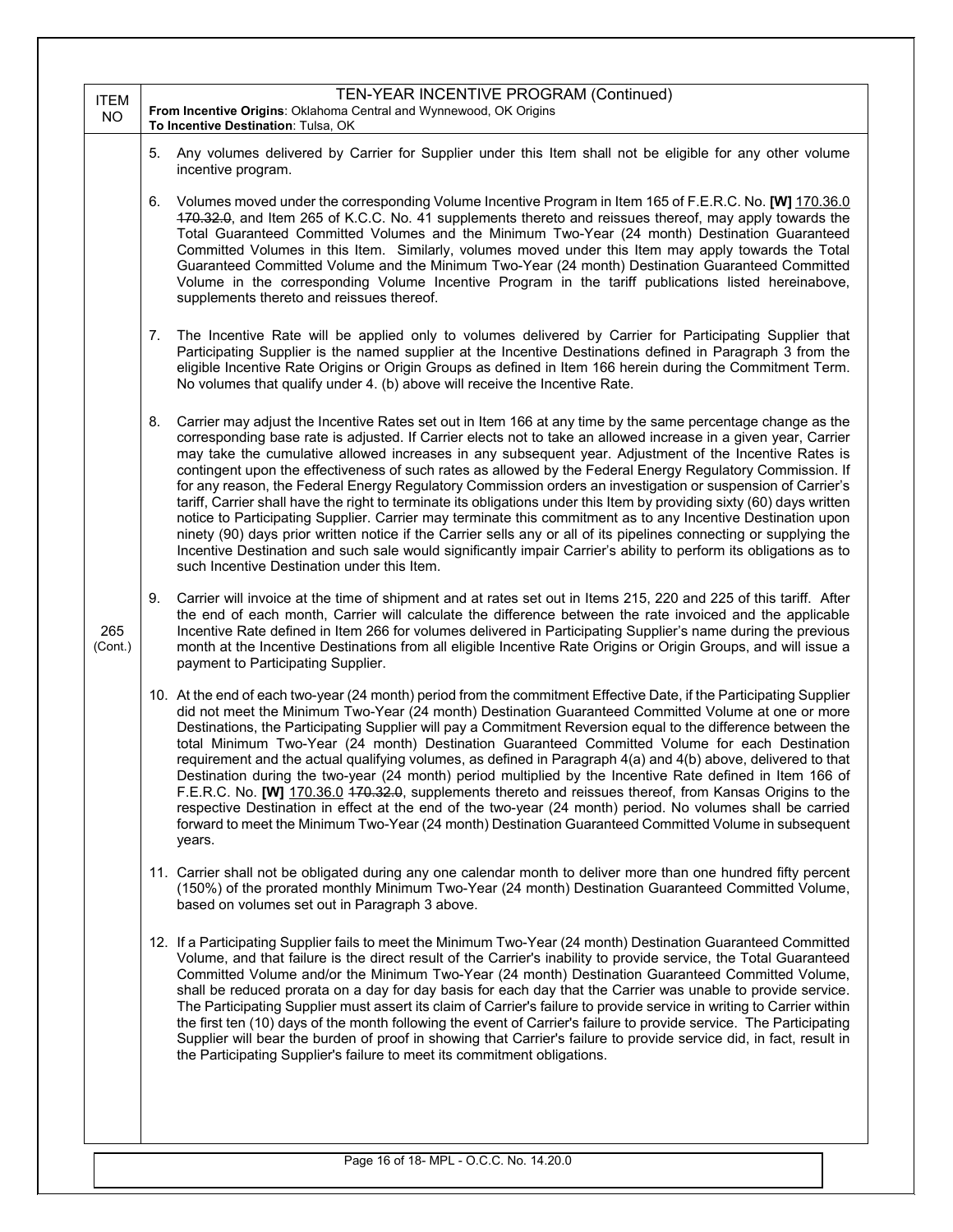| <b>ITEM</b><br><b>NO</b> | TEN-YEAR INCENTIVE PROGRAM (Continued)<br>From Incentive Origins: Oklahoma Central and Wynnewood, OK Origins<br>To Incentive Destination: Tulsa, OK                                                                                                                                                                                                                                                                                                                                                                                                                                                                                                                                                                                                                                                       |
|--------------------------|-----------------------------------------------------------------------------------------------------------------------------------------------------------------------------------------------------------------------------------------------------------------------------------------------------------------------------------------------------------------------------------------------------------------------------------------------------------------------------------------------------------------------------------------------------------------------------------------------------------------------------------------------------------------------------------------------------------------------------------------------------------------------------------------------------------|
| 265                      | 13. In the event Participating Supplier withdraws all business activities as a result of the sale of assets to a non-<br>affiliated third party within a market area defined herein, Participating Supplier shall provide to Carrier, a 90 day<br>prior written notification of such sale and/or event. The notification must detail the circumstances involved in<br>the exiting of the defined market area. Upon Carrier's receipt of notification, Carrier shall reduce the Total<br>Guaranteed Committed Volume and/or the Minimum Two-Year (24 month) Destination Guaranteed Committed<br>Volume for the defined market area on a prorated basis. The Commitment Reversion defined in paragraph 10<br>herein, shall be administered on a prorated basis subject to the provisions of this paragraph. |
| (Cont.)                  | 14. In the event Participating Supplier experiences Force Majeure that delays delivery of product to Carrier at point<br>of origin, Carrier may, at its sole discretion, upon written notification of circumstances from Participating<br>Supplier, extend the Commitment Term. Such extension period shall in no event, individually or cumulatively,<br>exceed a total of thirty (30) days over the Commitment Term. Force Majeure shall mean acts of God, strikes,<br>lockouts, or other industrial disturbances, acts of public enemy, wars, terrorists, insurrections, riots, lightning,<br>earthquakes, fires, floods, storms, washouts and any other causes, not within the control of Participating<br>Supplier.                                                                                  |

| <b>TEN-YEAR INCENTIVE RATES</b><br>(Rates in Cents Per Barrel)<br>[U] Unchanged. All rates on this page are unchanged. |           |                                                                       |               |  |
|------------------------------------------------------------------------------------------------------------------------|-----------|-----------------------------------------------------------------------|---------------|--|
| Item No.                                                                                                               | то        | <b>FROM</b><br><b>Oklahoma-Central Origins</b><br>Ponca City<br>Tulsa | Wynnewood, OK |  |
| 266                                                                                                                    | Tulsa, OK | 49.94                                                                 | 94.94         |  |

Page 17 of 18- MPL - O.C.C. No. 14.20.0